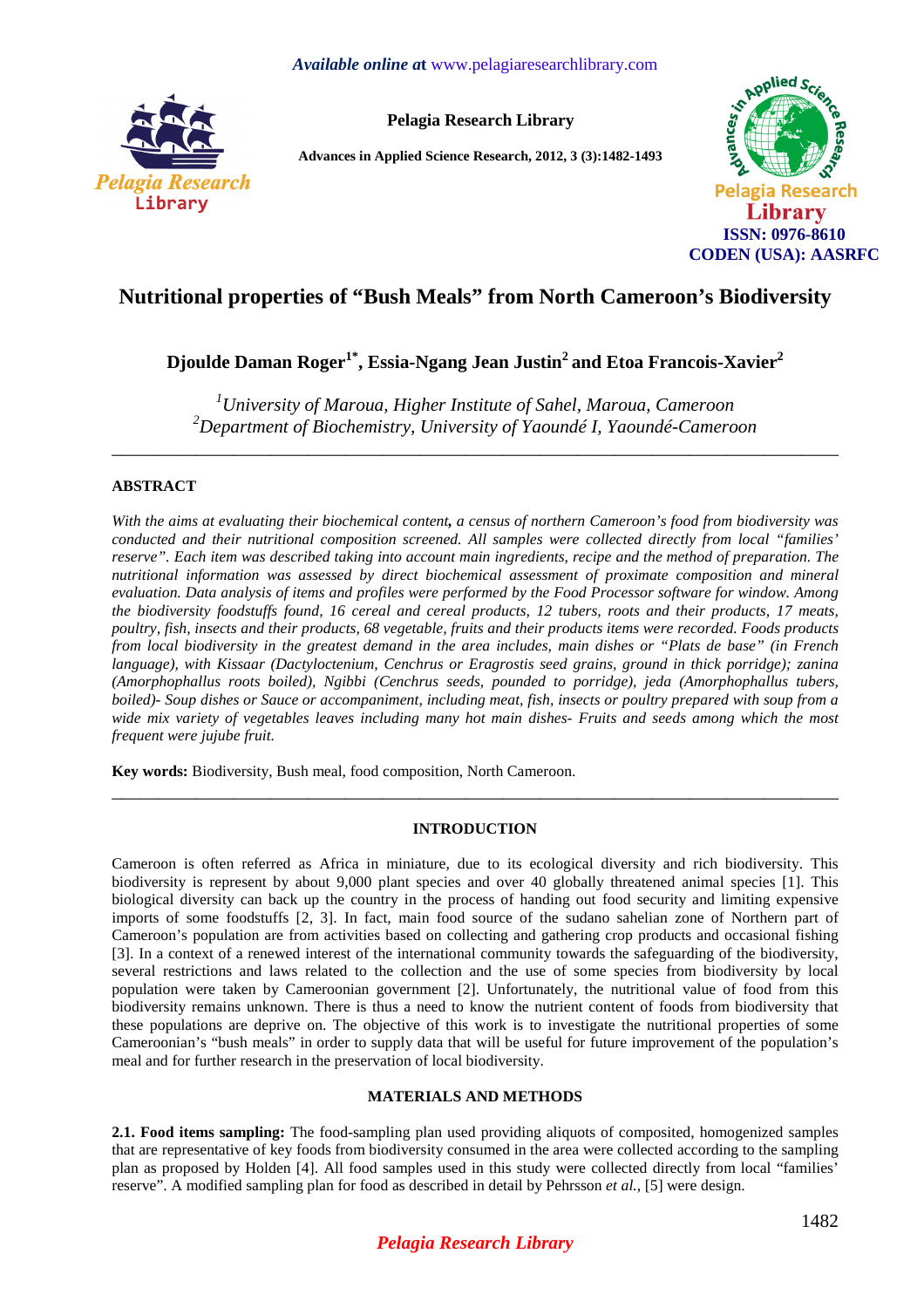**2.2. Food description and nutrient content of foods items and dishes assessment:** Each item and dishes were described taking into account main ingredients, recipe and the method of preparation of "bush meals". Their nutritional information was assessed by direct biochemical analysis as describe below.

 *\_\_\_\_\_\_\_\_\_\_\_\_\_\_\_\_\_\_\_\_\_\_\_\_\_\_\_\_\_\_\_\_\_\_\_\_\_\_\_\_\_\_\_\_\_\_\_\_\_\_\_\_\_\_\_\_\_\_\_\_\_\_\_\_\_\_\_\_\_\_\_\_\_\_\_\_\_*

**2.3. Proximate composition:** AOAC methods [6] were used: drying at 105°C for moisture (method 925.098); incineration at 550°C for ash (method 923.03); defeating in a soxhlet apparatus with 2:1 chloroform/methanol, for total fats (method 920.39C with minor modifications); and micro Kjeldahl for protein (Nx6.25) (method 960.52). Total carbohydrates were estimated by difference.

**2.4. Mineral evaluation:** Ca, Cu, Fe, Mg, Mn, Zn were determined by AAS method as describe by AACC [7], after mineralisation of all samples.

**2.5. Data analysis:** The analysis of items and profiles were performed by inserting collected data from SFFQ, and direct biochemical analysis data in the Food Processor software for window Version 8.1 and further analysis was completed by using excel 2007, and Splus 2000 for window 2001.

#### **RESULTS AND DISCUSSION**

**3.1. Food description:** Tables 1, 2, 3 and 4 give an overview of recorded item and dishes divided in Cereals and their products with 16 items (Table 1), tubers, roots and their products (Table 2) with 12 items, the group of meats, poultry, fish, insects and their products (Table 3) with 17 items, and finally the group of vegetable, fruits and their products (Table 4) with 68 items. We may notice that comparing to the latest compile Cameroon's foods from biodiversity [8,9], we record 52% of cereal and cereal products, 15% of tubers, roots and their products 45% meats, poultry, fish, insects and their products, 72% vegetable, fruits and their products are coming from northern part of the country. In fact populations are able to choose from following wide variety of outlets providing traditional "bush meals":

- Main dishes or *"Plats de base"*: sorghum, rice or maize meal hard porridge flavored with *Brachiaria Setaria or Dactyloctenium, Kissaar (Dactyloctenium*, *Cenchrus* or *Eragrostis* seed grains, ground in thick porridge); *zanina* (*Amorphophallus roots boiled*). *Ngibbi* (*Cenchrus seeds, pounded to* porridge), *jeda* (*Amorphophallus tubers, boiled*). We also notice that "bush meals" are not named according to the main food item source, but according to the form of food. For example *gabruna or mu* is designed for *Cochlospermu or Anchomanes or Stylochiton* tuber boiled without any differentiation of the tuber specie. When the same items are *boiled or cooked and then pounded* it's named *gabura or ma*.

- Soup dishes or Sauce or accompaniment: These are mainly dishes including meat, fish or poultry prepared with soup from a wide mix variety of vegetables leaves and including many hot main course dishes with proteins and fat from mammal meat, insects and vegetables as well. A selection of many different vegetables and legumes; a selection of fresh fruits; dry fruits and vegetables, from wildlife source are available (Tables 2, 3, 4 and 5)

- Fruits and seeds (approximately half of the collected species) among which some can be regarded as semi domesticated are also available from wildlife: Among most frequent we have *jujube fruit* (*Zizyphus jujuba*), tamarin fruit (*Tamarindus indica*), *figues* fruits (*Ficus sycomorus, Ficus platyphilla*), the *date palm of the desert* (*Balanites aegyptiaca*), from which Muzey draw almond an edible oil [10] palm trees: *doum* (*Hyphaene thebaica*), which is mainly use in case of food shortage [10], and *the ronier* (*Borassus flabellifer*), whose fruits walls and germ are also use as food [11]. Other fruits sources from biodiversity recorded from North Cameroonian diet are Sclerocarya *birrea, Strychnos innocua, Celtis integrifolia, Vitex doniana, Diospyros mespiliformis, Capparis afzelii, Anogeissus leiocarpus, Detarium senegalensis, Parinaria curatellifolia*, *Annona senegalensis* (sore), Vitellaria *paradoxa* (karite), *Parkia biglobosa* (néré); *Cassia occidentalis, Corchorus olitorius, Leptadenia hastata, Amaranthus viridis, Cerathoteca sesamoides (*also use as spice for dishes).

- Trees leaves are also source of foods like those of *Balanites aegyptiaca, Hymenocardia acida*;

- Trees seeds, like the one used as "cereals" or just for flavoring dishes, we can point out Brachiaria, Eragrostis, Echinochloa, Setaria pallidifosca, *Dactyloctenium aegyptium,*

- Salt and Sodium source: We may also mention plants whose ashes are used to obtain salt by solifluction of vegetable, *sek gayna* (mon) or literally "salt of stems". Many graminaceous, empty pods and a particular plant, *Hygrophylla spinosa*, are used for this purpose [12].

- Flavorings and aromates: Masai tribe mainly mix with their sorghum, maize, rice or millet flour, some wild fruits like *Brachiaria xantolenca, Setaria pallidifosca, Dactyloctenium aegyptium*. These are also use either to ease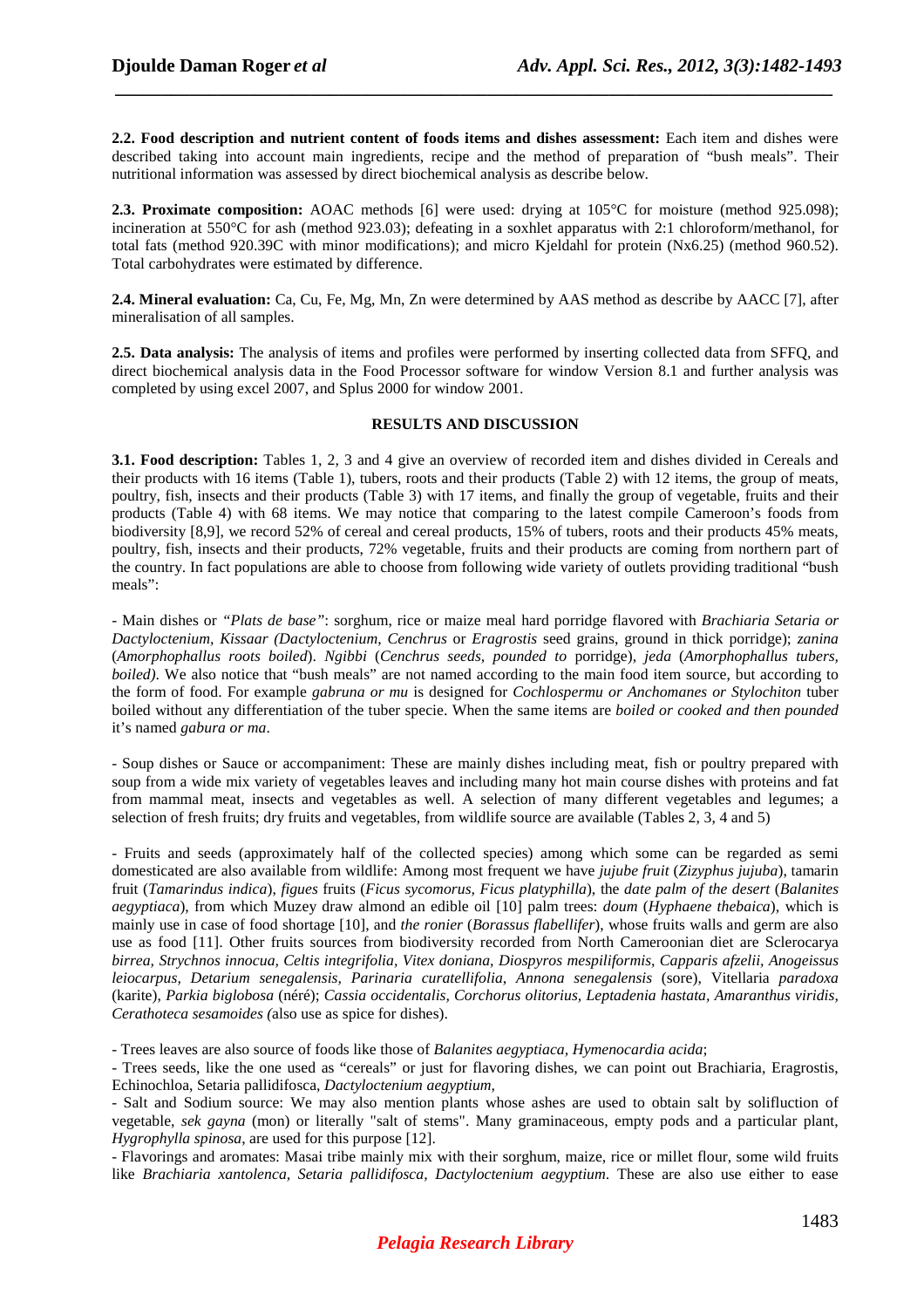cooking or for flavoring purpose of some tubers like yam: *Dioscorea dumetorum*, arrowroot: *Tacca leontopetaloides*. This last one is also use as tuber, and is very appreciated and sold on local markets. It is also the case of the shoveler duck (*Cyperus esculentus*) and the bulbs of water lilies (*Nymphaea sp*).

 *\_\_\_\_\_\_\_\_\_\_\_\_\_\_\_\_\_\_\_\_\_\_\_\_\_\_\_\_\_\_\_\_\_\_\_\_\_\_\_\_\_\_\_\_\_\_\_\_\_\_\_\_\_\_\_\_\_\_\_\_\_\_\_\_\_\_\_\_\_\_\_\_\_\_\_\_\_*

Finally we wish to highlight "some groups of foods" as seen and classify by local populations: The "group of glide" foods" (kolboto or woo) [13] (Cameroon 1993): These group of "glide foods" are lengthily cook in dishes sauces hence may lose a part of their vitamin value and nutrient content but they contribute to a consistency (Ti yelwe yelwe) "to eat consistent" as describe by Igor garine [10] which makes possible thick porridges ball to slip easily in the digestive track. This register of "glide foods", which is characteristic of many African countries, include many wild leaves: Cerathototeca sesamoides, *Corchorus olitorius, Leptadenia hastata, Cassia tora, Momordica charantia,Gynandropsis gynandra* and *Grewia mollis* 

**3.2. Food from biodiversity and international nutritional standards:** According to this food list (Tables 1, 2, 3 and 4), meals available from local biodiversity met all the nutritional standards for a proper meal, as we have carbohydrates, lipids and protein sources (Cereals, tubers, vegetables, meat…etc) and vitamins and micronutrients sources (fruits, seed and their products).

15% of foods items from biodiversity are potential proteins sources of calories, while 30% and 52% are respectively potentials sources of fats and carbohydrates sources calories (Fig 1). These values are closed to the normal values recommended by the USRDA for a proper meal, which state that 17% of total calories may come from Protein, 55% from Carbohydrates and 28% from Fats [14]. However, carbohydrate (especially starchy foods) seems likely to be more present instead of Protein, and Fats.

#### **3.3. Food composition:**

#### -Proximate composition

The proximate compositions of some items from local biodiversity are given in Table 5. Cereals and cereals products are good sources of carbohydrates variating from 36.7% (Gamba grass, grains, raw) to 76% (African rice flour, hard porridge, cooked). Roots tubers and products also present some good source of carbohydrates, like the value of 74% recorded for raw sweetened Cyperus. In the group of vegetables-fruits-seed and their products, we have the best source of carbohydrate as the one of *raw dry ripe Dattes, fruit, and* Nere, ripe fruit, raw with a total carbohydrate of 80%.

The groups of Cereals and cereals products and Roots tubers and products seem to be the main sources of dietary fibres (Table 5). However the highest value were recorded for raw Nere, ripe fruit (20 $\pm$ 5 g/100g)

Concerning proteins, the group of meat poultry-fish-insects and products seem to present the best source with values from 24.1% (Astrild, offal, grill, spicy, hot) to 75*% (Erinaceus*, meat, offal, salted, smoke). We have to point out the high protein value of Snake, meat 56% Protein and some insect foods like the Green grasshopper, salted fried dishes with 65%. This last group of grasshopper are really interesting as they're mainly available in case of major foods shortage especially when they're involve in cereals destruction. It's possible to harvest them and preserve them dried for the expected coming dough period; they're good source of proteins and minerals as well (Table 5).

Fat source are also mainly from the group of vegetables-fruits-seed and their products group and meat poultry-fishinsects and products groups. Some insect like *salted, grilled Termites*, present up to 54% of fats, while in the group of vegetables we have the dishes *Pistachio, dried seeds, paste, cassava leaves* presenting figures of 45.7% fat content.

All groups of foods are good source of minerals with some item like Fish, salted, sundry (22.8% ash) *Coratotheca* leaves cook with wild mushrooms, (15% ash). Most items from the group of vegetables-fruits-seed and their products are good sources of different minerals as shown in Table 5.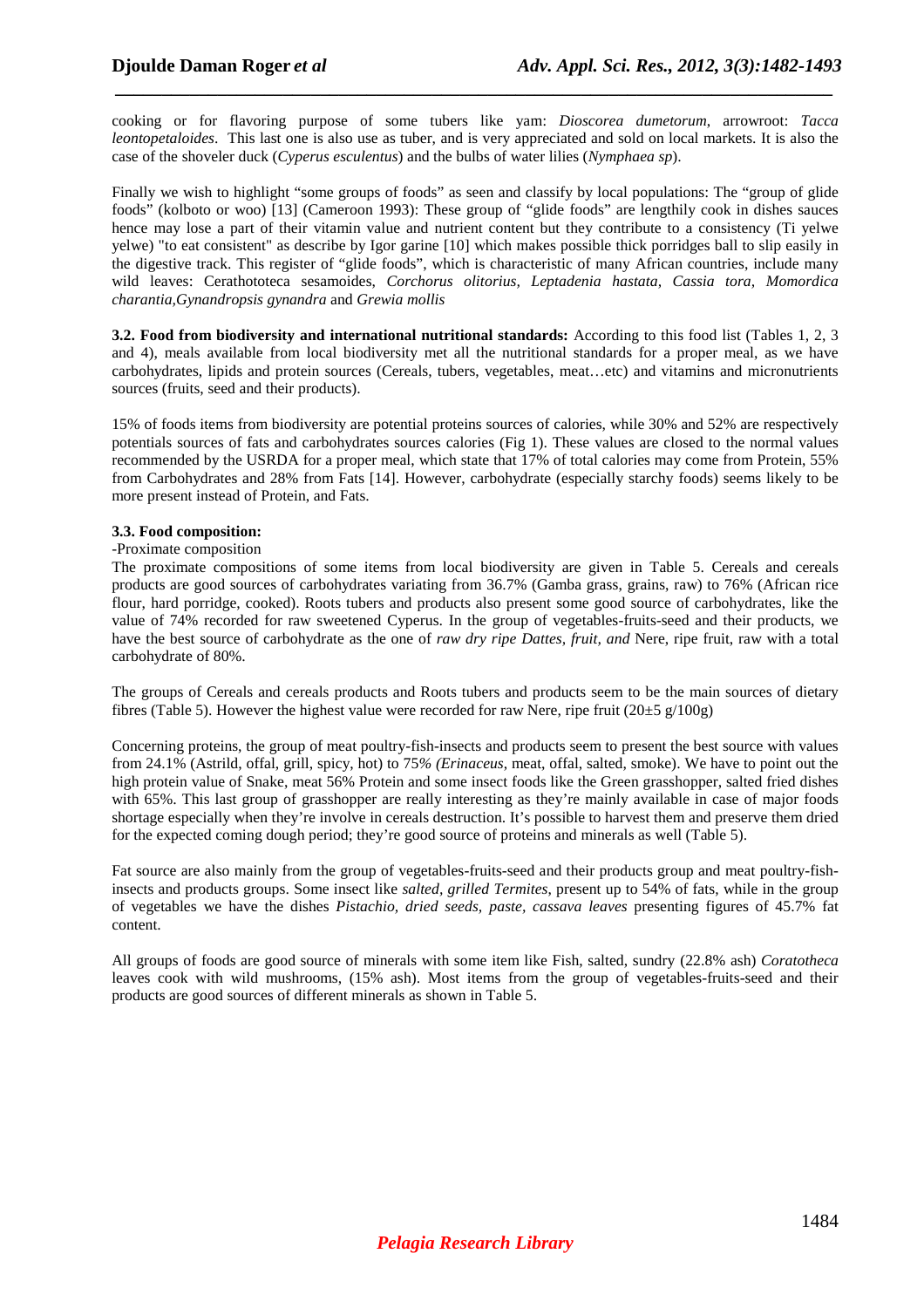## **Table 1: Foods list of cereal and cereal products from North Cameroon's biodiversity, their methods of preparation and proposed tag name**

 *\_\_\_\_\_\_\_\_\_\_\_\_\_\_\_\_\_\_\_\_\_\_\_\_\_\_\_\_\_\_\_\_\_\_\_\_\_\_\_\_\_\_\_\_\_\_\_\_\_\_\_\_\_\_\_\_\_\_\_\_\_\_\_\_\_\_\_\_\_\_\_\_\_\_\_\_\_*

| <b>Local food Name/dishes</b>                                                         | <b>Ingredients</b>                                                                     | <b>Methods of Preparation</b>                                                                                                                                                                                                                                                                                                                                                                                                             | Proposed long food name                                                                                                                                                                                                                                            |
|---------------------------------------------------------------------------------------|----------------------------------------------------------------------------------------|-------------------------------------------------------------------------------------------------------------------------------------------------------------------------------------------------------------------------------------------------------------------------------------------------------------------------------------------------------------------------------------------------------------------------------------------|--------------------------------------------------------------------------------------------------------------------------------------------------------------------------------------------------------------------------------------------------------------------|
| Nyiiry boutalii/ couscous de<br>Mais                                                  | Maize<br>meal<br>(Zea<br>mays),<br>Brachiaria xantolenca, Water                        | Maize meal is added to boiling water, do not stir. Cover the saucepan for 10 minutes. Stir with cutting<br>movement to mix the dry maize meal with water. Replace the lid and allow cooking further over low heat for<br>approximately 30 minutes. add Brachiaria powder slowly and stir till get a stiff porridge                                                                                                                        | maize meal, hard porridge,<br>cooked, Brachiaria flavored                                                                                                                                                                                                          |
| Nyiiry boutalii/kare, couscous<br>de Mais                                             | Maize meal (Zea mays), Setaria<br>pallidifosca, Water                                  | Maize meal is added to boiling water, do not stir. Cover the saucepan for 10 minutes. Stir with cutting<br>movement to mix the dry maize meal with water. Replace the lid and allow cooking further over low heat for<br>approximately 30 minutes. add Setaria powder slowly and stir till get a stiff porridge                                                                                                                           | maize meal, hard porridge,<br>cooked, Setaria flavored                                                                                                                                                                                                             |
| Nyiiry boutalii/ couscous de<br>Mais                                                  | mays),<br>Maize meal<br>(Zea<br>Dactyloctenium<br>aegyptium,<br>Water                  | Maize meal is added to boiling water, do not stir. Cover the saucepan for 10 minutes. Stir with cutting<br>movement to mix the dry maize meal with water. Replace the lid and allow cooking further over low heat for<br>approximately 30 minutes. add Dactyloctenium powder slowly and stir till get a stiff porridge                                                                                                                    | maize meal,<br>hard porridge,<br>cooked.<br>Dactyloctenium<br>flavored                                                                                                                                                                                             |
| dana naka/"riz de la grue<br>couronnée"                                               | Local rice flour (Oriza barthii).<br>Water                                             | Rice flour is added to boiling water and immediately stirs. If the obtained porridge is too soft, the flour is<br>continuously add and stir till a hard and homogenic porridge is obtained, no further cooking time is necessary                                                                                                                                                                                                          | Local rice flour, hard porridge,<br>cooked                                                                                                                                                                                                                         |
| Nyiiry marorii/ couscous de riz                                                       | Rice flour (Oryza sativa), Water                                                       | Rice flour is added to boiling water and immediately stirs. If the obtained porridge is too soft, the flour is<br>continuously add and stir till a hard and homogenic porridge is obtained, no further cooking time is necessary                                                                                                                                                                                                          | rice flour, hard porridge, cooked                                                                                                                                                                                                                                  |
| Nyiiry njigaari (or muskuwaari)<br>/ couscous de Sorgho/la boule                      | Sorghum<br>flour<br>(Sorghum<br>bicolor), Brachiaria xantolenca,<br>Water              | Sorghum flour is added to boiling water, do not stir. Cover the saucepan for 10 minutes. Stir with cutting<br>movement to mix the sorghum flour meal with water. Replace the lid and allow cooking further over low<br>heat for approximately 30 minutes. add Brachiaria powder slowly and stir till get a stiff porridge                                                                                                                 | Sorghum<br>porridge,<br>hard,<br>cooked, Brachiaria flavored                                                                                                                                                                                                       |
| Nyiiry<br>njigaari<br>(or<br>muskuwaari),<br>souktarii<br>couscous de sorgho/la boule | flour<br>(Sorghum<br>Sorghum<br>bicolor), Setaria pallidifosca,<br>Water               | Sorghum flour is added to boiling water, do not stir. Cover the saucepan for 10 minutes. Stir with cutting<br>movement to mix the sorghum flour meal with water. Replace the lid and allow cooking further over low<br>heat for approximately 30 minutes. add Setaria powder slowly and stir till get a stiff porridge                                                                                                                    | porridge,<br>Sorghum<br>hard,<br>cooked, Setaria flavored                                                                                                                                                                                                          |
| Nyiiry njigaari (or muskuwaari)<br>/ couscous de sorgho/la boule                      | flour<br>(Sorghum<br>Sorghum<br>bicolor).<br>Dactyloctenium<br>aegyptium, Water        | Sorghum flour is added to boiling water, do not stir. Cover the saucepan for 10 minutes. Stir with cutting<br>movement to mix the sorghum flour meal with water. Replace the lid and allow cooking further over low<br>heat for approximately 30 minutes. add <i>Dactyloctenium</i> powder slowly and stir till get a stiff porridge                                                                                                      | Sorghum<br>porridge,<br>hard,<br>cooked,<br>Dactyloctenium<br>flavored                                                                                                                                                                                             |
| , Keech,/ chiendent,<br>Kissaar<br><b>Bamboo</b>                                      | Dactyloctenium<br>aegyptium,<br>Water                                                  | -The rugose seed grains are eaten cooked into a thick porridge<br>- The husked seeds are boiled in water to a thick mush.<br>-Mixed with semi-ground Phaseolus aconitifolius, the grains are prepared into a dish called Kissaar, which is<br>much relished. Also reported mixed with pearl millet, or sorghum for local bread-making;<br>- seeds can also be ground into a flour to make <i>Kissar</i> , a thin local bread; or porridge | - Dactyloctenium seed grains,<br>cooked, thick porridge<br>- Dactyloctenium, husked seeds,<br>boiled thick mush<br>- Dactyloctenium, cooked with<br>semi-ground<br>Phaseolus<br>aconitifolius,<br>- kissar, Dactyloctenium seed<br>grains, ground, thick porridge, |
| love grasses                                                                          | Eragrostis<br>Water,<br>tremula,<br>Vegetable oil                                      | grains are ground into a flour to make <i>Kissar</i> , a thin local porridge                                                                                                                                                                                                                                                                                                                                                              | , Eragrostis,<br>kissar<br>grains,<br>ground, thick porridge                                                                                                                                                                                                       |
| Sméné, Gamba grass                                                                    | Andropogon gayanus, Water                                                              | grains are eaten raw or cooked                                                                                                                                                                                                                                                                                                                                                                                                            | Gamba grass, grains, raw                                                                                                                                                                                                                                           |
| Hungry Rice, Koribe.                                                                  | Aristida publifolia, Water                                                             | Seeds of this wild grass are gathered by ants. They are dug out, sifted, powdered and made into porridge                                                                                                                                                                                                                                                                                                                                  | Hungry Rice grains, ground,<br>thick porridge                                                                                                                                                                                                                      |
| 'arangiya<br>Ngibbi,<br>K<br>or<br>Sandburgrass                                       | Cenchrus biflorus,<br>Vegetable<br>Yeast,<br>Milet,<br>Sugar,<br>oil,<br>Vegetable oil | -Seeds are removed from husks by rubbing spikes between two pieces of leather then eaten raw.<br>-. Seeds are pounded and eaten raw or made into porridge.<br>- Seeds of Cenchrus biflorus, are eaten mixed with pearl millet for bread making.                                                                                                                                                                                           | -Sandburgrass, seeds, raw<br>-Sandburgrass, seeds, pounded,<br>porridge<br>-Sandburgrass,<br>seeds,<br>pearl<br>millet, bread                                                                                                                                      |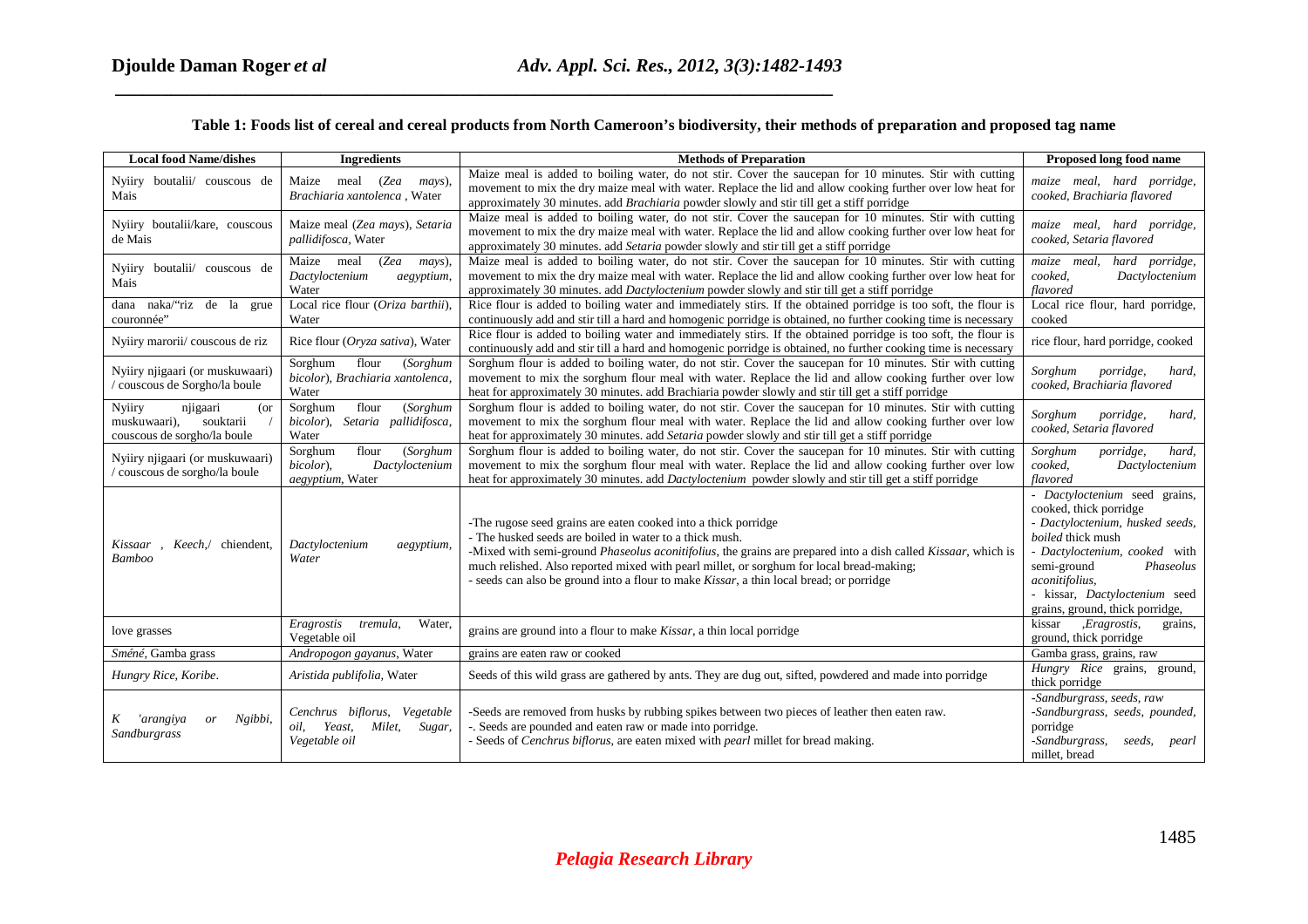### **Table 2: Foods list of tubers, roots and their products from North Cameroon's biodiversity, their methods of preparation and proposed tag name**

 *\_\_\_\_\_\_\_\_\_\_\_\_\_\_\_\_\_\_\_\_\_\_\_\_\_\_\_\_\_\_\_\_\_\_\_\_\_\_\_\_\_\_\_\_\_\_\_\_\_\_\_\_\_\_\_\_\_\_\_\_\_\_\_\_\_\_\_\_\_\_\_\_\_\_\_\_\_*

| <b>Local food</b><br>Name/dishes         | <b>Ingredients</b>                         | <b>Methods of Preparation</b>                                                                                                                                                                                                                                                                                                                                                                                                                                                                                                                                                                                                                                                                                                                           | <b>Proposed long food</b><br>name                                                   |
|------------------------------------------|--------------------------------------------|---------------------------------------------------------------------------------------------------------------------------------------------------------------------------------------------------------------------------------------------------------------------------------------------------------------------------------------------------------------------------------------------------------------------------------------------------------------------------------------------------------------------------------------------------------------------------------------------------------------------------------------------------------------------------------------------------------------------------------------------------------|-------------------------------------------------------------------------------------|
| Arrowroot                                | Tacca<br>leontopetaloides                  | The fleshes of the tubers are grated in the interior asperities of a pottery made for this purpose and which expresses the juice. This juice is then<br>filters and lets dry to recover starch wish is use for human consumption.                                                                                                                                                                                                                                                                                                                                                                                                                                                                                                                       | Tacca,<br>starch,<br>raw.<br>juice                                                  |
| Tac'haa/<br>Arrowroot<br>alcoholic drink | Tacca<br>leontopetaloides                  | The extracted juice is filters and let fermented for tree to fourth days.                                                                                                                                                                                                                                                                                                                                                                                                                                                                                                                                                                                                                                                                               | Tacca,<br>fermented<br>sour drink                                                   |
| Tchuf /Chufa                             | Cyperus rotondus                           | The tuber of Cyperus rotondus are generally soaked in water then mixed with a sweet. They're also used to make cakes for wedding.                                                                                                                                                                                                                                                                                                                                                                                                                                                                                                                                                                                                                       | Cyperus,<br>raw,<br>sweetened                                                       |
| zanina                                   | Amorphophallus<br>aphyllus                 | The tubers of Amorphophallus must be boiled for long time with sheets of Cissus adenocaudalis, and can be consumed after changing the<br>cooking water at least three times                                                                                                                                                                                                                                                                                                                                                                                                                                                                                                                                                                             | Amorphophallus,<br>boiled                                                           |
|                                          | Stylochiton warneckii                      | Stylochiton roots are peeled, washed and boiled for about 15 minutes then eaten hot.                                                                                                                                                                                                                                                                                                                                                                                                                                                                                                                                                                                                                                                                    | Stylochiton, boiled                                                                 |
| Jeda, Blume                              | Anchomanes difformis                       | These tubers are treated as that of Amorphophallus but are lengthily boiled with sheets of Hymenocardia acida in place of Cissus<br><i>adenocaudalis</i> , and the tubers can be consumed only after changed the water of cooking at least three times with these sheets                                                                                                                                                                                                                                                                                                                                                                                                                                                                                | jeda, boiled                                                                        |
| gabura (ma)                              | Cochlospermum<br>planchonii                | Regarded as poison by Koma tribe, when it is collected, they sing by beseeching it not to bring death. In Muzey tribe, a special ceremony is<br>applied for the cooking process: the whole tribe accompanies a very old woman a "cata man mana ki fatiya", (woman whose word is finished)<br>and they make her unearth the first root. The villagers make in the same way, then prepares the tuber. The old woman will eats the first and<br>thus symbolically takes on her the yowna (the poison) of the root. Each morning during the hunger, some tubers are given to her to consume.<br>At the end of the famine she is supposed to die. An old lady of the canton of Leo in North Cameroon had conformed to this ritual during the<br>1985 famine. | Cochlospermum, raw<br>Cochlospermum,<br>boiled<br>Cochlospermum,<br>cooked, pounded |
| Tiger-<br>Souchets,<br>nut, flatsedge    | Cyperus<br>esculentus,<br>Cyperus rotondus | The fleshes of the tubers are grated in the interior asperities of a pottery made for this purpose and which expresses the juice. This juice is then<br>filters and lets dry to recover starch wish is use for human consumption.                                                                                                                                                                                                                                                                                                                                                                                                                                                                                                                       | Souchet, starch, raw                                                                |
| <b>Bulbes</b><br>de<br>nénuphars         | Nymphaea sp                                | The fresh roots are washed then boiled for about 15 then rewashed and peeled before consumption                                                                                                                                                                                                                                                                                                                                                                                                                                                                                                                                                                                                                                                         | Nymphea,<br>roots,<br>boiled                                                        |

### **Table 3: Foods list of meats, poultry, fish, insects and their products from North Cameroon's biodiversity, their methods of preparation and proposed tag name**

| <b>Local food Name/dishes</b>                                                                  | <b>Ingredients</b>                                                                   | <b>Methods of Preparation</b>                                                                                                                 | Proposed long food name                                                             |  |  |
|------------------------------------------------------------------------------------------------|--------------------------------------------------------------------------------------|-----------------------------------------------------------------------------------------------------------------------------------------------|-------------------------------------------------------------------------------------|--|--|
| Tcholli bee tchita/sossor/astrild bird                                                         | Estrilda sp, Capscium frutescens,<br>Mixed spices, salt                              |                                                                                                                                               | Astrild, offal, grill, spicy, hot                                                   |  |  |
| Tcholli bee tchita/sossor/bengalis                                                             | Capscium<br>Udagenthuss<br>bengalus,<br>frutescens, Mixed spices, salt               | The birds feathers are removed, the bird is eviscerate, coat with spices mixture,<br>salted and peppered, then skewered and grill on charcoal | Bengalis, offal, grill, spicy, hot                                                  |  |  |
| Tcholli bee tchita/sossor/tisserands                                                           | Ploceus sp, Capscium frutescens,<br>Mixed spices, salt                               |                                                                                                                                               | Tisserans, offal, spices, grill, hot                                                |  |  |
| Varan de terre boucane<br>Varanus exanthematicus                                               |                                                                                      | A mixt part of the meat is salted and smoke                                                                                                   | Varanus, meat, offal, salted, smoke                                                 |  |  |
| le hérisson boucane                                                                            | Erinaceus albiventris                                                                |                                                                                                                                               | Erinaceus, meat, offal, salted, smoke                                               |  |  |
| Le Cephalophe,/Yellow-backed duiker/ Antilope<br>fumée a l'huile arachide                      | Cephalophus<br><i>sylvicultor.</i><br>Arachis<br>hypogaea, Capscium frutescens, salt | Smoked antelope meat is cooked in groundnuts oil, salt and hot pepper                                                                         | cooked in<br>smoked,<br>Antelope,<br>ground nut oil, hot                            |  |  |
| Le Cephalophe,/Yellow-backed duiker/ Antilope<br>fumée au pistache / kora bia nê saka môo gala | Cephalophus sylvicultor, Solanum. Sp,<br>Capscium frutescens, Alium cepa, salt       | Smoked antelope meat is cooked with pumpkin seed butter, salt, onion, and hot<br>pepper.                                                      | with<br>Antelope, smoked, cooked<br>pumpkin seed, savory onion, salt,<br>hot pepper |  |  |
| Phacochère fume/ Wild pig                                                                      | Capscium<br>Potamochoerus<br>porcus,<br>frutescens, Alium cepa, salt                 | Smoked wild pig meat is boiled, then fry in maize oil. The boiled water is added<br>with salt, onion, and hot pepper.                         | wild pig, smoked cooked in maize<br>oil, salt, onion, and hot pepper                |  |  |
| Water chevrotain                                                                               | Hyemoschus aquatius                                                                  | A mix part of the meat is salted and smoke                                                                                                    | Chevrotain, smoked, salted                                                          |  |  |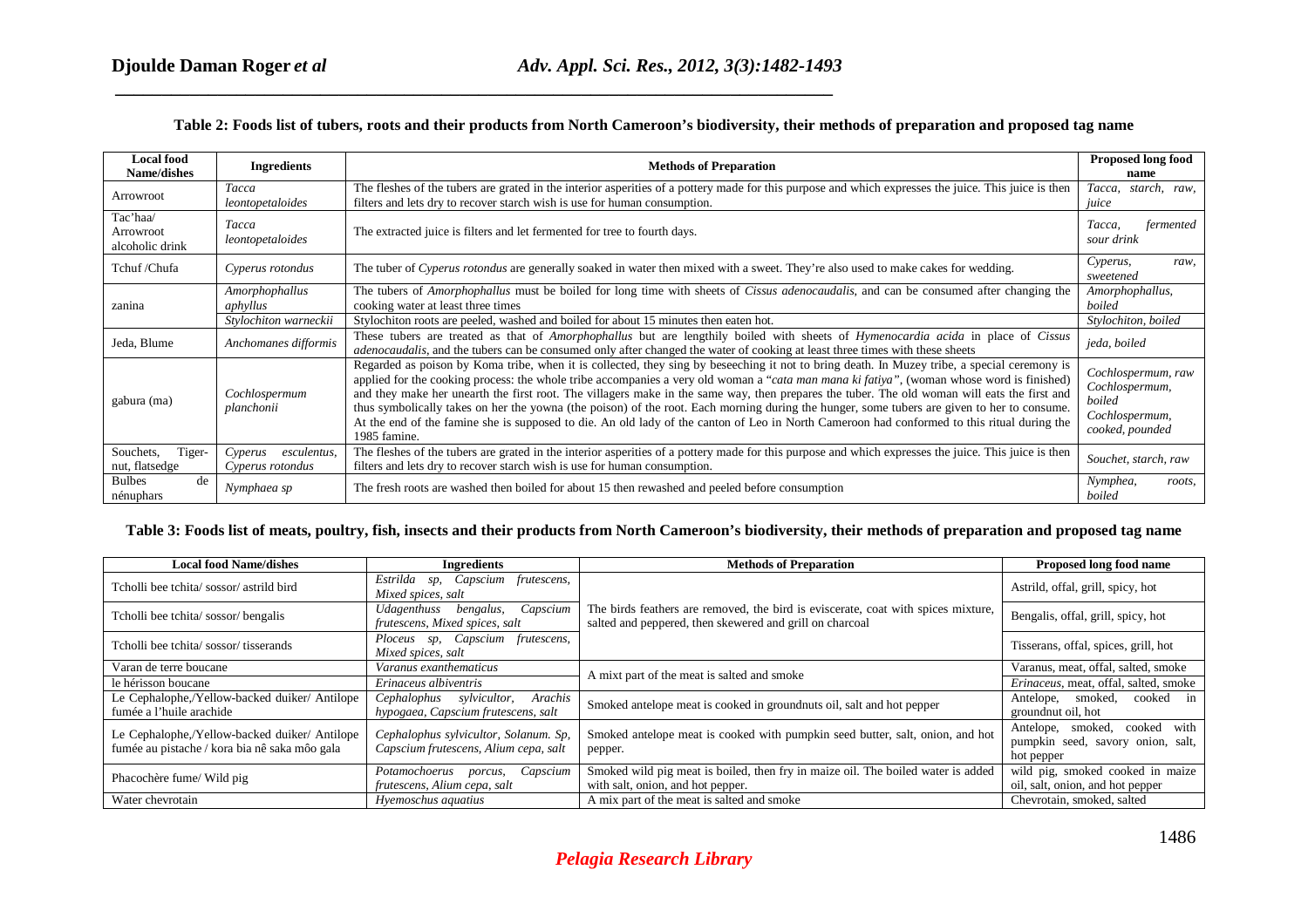# *et al Adv. Appl. Sci. Res., 2012, 3(3):1482-1493*

| Crevettes séchées a l'huile d'arachide/                            | Pandalus borealis, Arachis hypogaea                                       | Shrimp is buy already dried then rehydrate under cold running water, salted and<br>fried.                                       | Shrimps, dried, groundnut oil, fried                                  |
|--------------------------------------------------------------------|---------------------------------------------------------------------------|---------------------------------------------------------------------------------------------------------------------------------|-----------------------------------------------------------------------|
| Silures séchés/Kora Zoro                                           | Siluris glanis or<br>Silurus silurus<br>(Wulff, 1765)                     | Fresh fish are eviscerate, salted and sundry                                                                                    | Fish, salted, sundry                                                  |
| Silures séchés à l'huile d'arachide                                | Siluris glanis, Arachis hypogaea                                          | Sundry fish are cooked with groundnut oil, salt, onion, and hot pepper                                                          | Fish, salted cooked in groundnuts<br>oil, salt, onion, and hot pepper |
| Serpent python fumé aux graines de (gak) / Kora<br>Gok             | Python sebae, Solanum. Sp, Capscium<br>frutescens, , salt                 | Smoked python meat is cooked with pumpkin seed paste, salt, and hot pepper                                                      | with<br>Snake.<br>cooked<br>smoked.<br>pumpkin seed, salt, hot pepper |
| Doo Doy/termites ailées grillées                                   | Bellicotermes natalensis, salt                                            | Termites are collected using a sieve just at their exit, then mixed with salted                                                 | Termites, salted, grilled                                             |
| Hanna Doy/Termites frites dans l'huile de<br>sésame ou d'arachide. | Sesamum<br>Bellicotermes natalensis,<br>indicum or Salt. Arachis hypogaea | water before sun drying. The feathers are remove and termites are grilled in low<br>flame (doo doy) or fried (hanna doy)        | Termites, salted, fried                                               |
| Les criquets/locust                                                | Omocestus viridulus<br>Salt. Arachis hypogaea                             | Green grasshopper are fried in vegetable oil and salt                                                                           | Green grasshopper, salted, fried                                      |
| Tétards/tadpoles                                                   | Pyxicephalus aspersus                                                     | The method of preparation of the tadpoles was not given, because according to<br>people interviewed this is part of their rites | Têtards, frais                                                        |

## **Table 4: Foods list of vegetable, fruits and their products from North Cameroon's biodiversity, their methods of preparation and proposed tag name**

| <b>Local food Name/dishes</b>                        | <b>Ingredients</b>                                                                                                                  | <b>Methods of Preparation</b>                                                                                                                                                                                                                               | Proposed long food name                                                  |
|------------------------------------------------------|-------------------------------------------------------------------------------------------------------------------------------------|-------------------------------------------------------------------------------------------------------------------------------------------------------------------------------------------------------------------------------------------------------------|--------------------------------------------------------------------------|
| Toro/ Sissongo                                       | Pennisetum purpureum, Capscium<br>frutescens, salt                                                                                  | The buds of the plant are harvest, wash and steam cook, with salt and pepper. Some time a vegetable<br>oil is also added                                                                                                                                    | Toro, steam cooked with salt<br>and hot pepper                           |
| Koumbi or houlahada/ Morelle noire                   | Solanum suprium, Meat or fish or<br>shrimp, groundnuts butter (Arachis<br>hypogaea)                                                 | The leaves are harvest or buy on local market fresh, cut in small pieces, rewashed in hot water, and<br>then cook in groundnut butter with meat or dry shrimp or dry fish, variants spices are also added<br>depending of the taste and family incomes.     | Morelle<br>noire,<br>cook<br>in<br>groundnuts butter, meat and<br>spices |
| Vernonia/ Souaka                                     | Vernonia sp., vegetable oil (maize<br>grounduts),<br>Capscium<br>or<br>frutescens, salt, fish or shrimps or<br>smoke meat           | The leaves of the plant are harvest, wash and precook in steam. Onion is then fried in vegetable oil<br>with salt and pepper then precooked leaves are added and leave cook at low temperature. Sometime<br>dry shrimps or smoke fish / meat are also added | Vernonia leaves.<br>cook in<br>onion, and vegetable oil.                 |
| Casse fétide/Tasba                                   | Cassia tora, Meat or fish or<br>shrimp, groundnuts butter (Arachis<br>hypogaea)                                                     |                                                                                                                                                                                                                                                             | fétide,<br>cook<br>Casse<br>in<br>groundnuts butter, meat and<br>spices  |
| Neverdié / Guilgandja / Kona                         | Moringa oleifera                                                                                                                    |                                                                                                                                                                                                                                                             | Guilgandja cook in groundnuts<br>butter, meat and spices                 |
| Solanacées Grande morelle * Ngago<br>/hako kouitadjé | Solanum gilo raddi                                                                                                                  |                                                                                                                                                                                                                                                             | Grande morelle<br>$\cosh$ in<br>groundnuts butter, meat and<br>spices    |
| Balanites /datier du désert /<br>Hako<br>doubao      | Balanites aegyptiaca                                                                                                                | This are cook as describe for Koumbi leaves (Solanum suprium)                                                                                                                                                                                               | Balanites cook in groundnuts<br>butter, meat and spices                  |
| «Hako'ndiam »- l'Amarante/ Agnaka                    | caudatus, or<br>Amaranthus<br><b>Amaranthus</b><br>spinosus, or<br>vindis.<br>arachis<br>Amaranthus<br>hypogea, Amaranthus hybridus |                                                                                                                                                                                                                                                             | Amarante cook in groundnuts<br>butter, meat and spices                   |
| Boungou/Gouboudo                                     | Cerathotheca sesamoïdes                                                                                                             |                                                                                                                                                                                                                                                             | Gouboudo cook in groundnuts<br>butter, meat and spices                   |
| Feuilles de baobab /Boko                             | Adansonia digitata                                                                                                                  |                                                                                                                                                                                                                                                             | Boko cook in groundnuts<br>butter, meat and spices                       |
| Yakamré /le<br>«Ourdi<br>soulabe $\gg$ /<br>basilic  | Ocinum gratissimum<br>Ocimum<br>viride, Meat or dry shrimp or dry                                                                   | The leaves are harvest fresh, cut in small pieces, rewashed in hot water, and then cook in cow milk<br>butter, with meat or dry shrimp or dry fish, variants spices                                                                                         | Basilic, cook in cow milk<br>butter and, spice                           |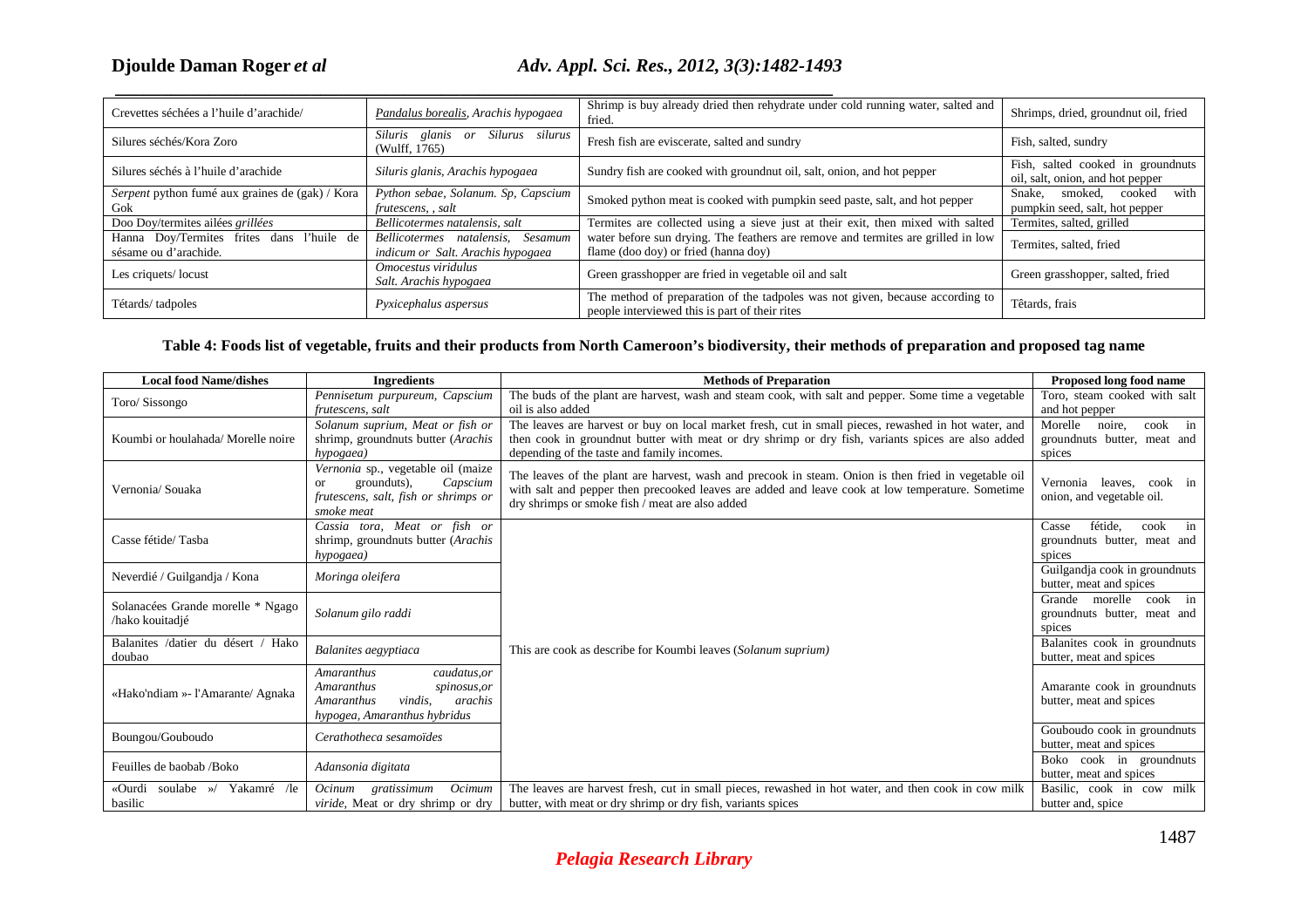# *et al Adv. Appl. Sci. Res., 2012, 3(3):1482-1493*

|                                                                                      | fish                                                                                     |                                                                                                                                                                                                                                                                                                                                                                                                                                   |                                                                                                                                                             |
|--------------------------------------------------------------------------------------|------------------------------------------------------------------------------------------|-----------------------------------------------------------------------------------------------------------------------------------------------------------------------------------------------------------------------------------------------------------------------------------------------------------------------------------------------------------------------------------------------------------------------------------|-------------------------------------------------------------------------------------------------------------------------------------------------------------|
| Sésame au gombo/ gombo soup in<br>sesame                                             | indicum<br>Hibiscus<br>Sesamum<br>esculentus, Meat or dry shrimp or<br>dry fish          | Hibiscus's fresh fruits are cut in small pieces, cook in Sesame oil, and sesame butter is added. Meat or<br>dry shrimp or dry fish, variants spices                                                                                                                                                                                                                                                                               | Hibiscus, fruits, cook in<br>Sesame oil, sesame butter                                                                                                      |
| Graines séchées de gala aux feuilles<br>de manioc                                    | Solanum sp, Manihot esculenta<br>Crantz                                                  | Cassava leaves are washed, pounded, and cooked with solanum seed butter                                                                                                                                                                                                                                                                                                                                                           | Pistachio, dried seeds, paste,<br>cassava leaves                                                                                                            |
| Graines séchées de gala aux<br>champignons                                           | Solanum sp, wild mushrooms,<br>Meat or dry shrimp or dry fish                            | Wild mushrooms are cooked with solanum seed butter, in vegetable oil with meat or dry shrimp or dry<br>fish. Variants spices are also added depending of the taste and family incomes                                                                                                                                                                                                                                             | Pistachio, dried seeds, paste,<br>in wild mushrooms                                                                                                         |
| Graines séchées de gala de a la<br>corète potagère le Chanvre de<br>Guinée/«Gouboudo | Coratotheca sesanoides, Solanum<br>sp., spices                                           |                                                                                                                                                                                                                                                                                                                                                                                                                                   | Gouboudo cook in solanum<br>(fish)<br>meat<br>butter,<br><sub>or</sub><br>shrimp)added, and spices                                                          |
| Graines séchées de gala au gombo                                                     | Hibiscus esculentus Solanum sp,<br>spices                                                | The leaves of the plant are cut in small pieces, rewash in hot water, and then cook with solanum seed<br>butter with meat or dry shrimp or dry fish, variants spices are also added.                                                                                                                                                                                                                                              | leaves<br>cook<br>Gombo<br>in<br>solanum butter, meat (fish or<br>shrimp)added, and spices                                                                  |
| Graines séchées de gala + sauce<br>mucilagineuse à base de sève de<br>triumfetta sp  | Triumfetta sp. Solanum sp, meat<br>fish or shrimp are added, and<br>spices               |                                                                                                                                                                                                                                                                                                                                                                                                                                   | Triumfetta leaves cook in<br>solanum butter, meat (fish or<br>shrimp) added, and spices                                                                     |
| Corète potagère aux champignons                                                      | Coratotheca<br>sesanoides,<br>wild<br>mushrooms                                          | Wild mushrooms are cooked with Coratotheca sesanoides leaves, in vegetable oil with meat or dry<br>shrimp or dry fish. Variants spices are also added depending of the taste and family incomes                                                                                                                                                                                                                                   | Coratotheca leaves cook with<br>wild mushrooms, meat (fish or<br>shrimp) added, and spices                                                                  |
| Doum                                                                                 | Ceiba pentandra                                                                          | Young leaves are cooked and used as soup                                                                                                                                                                                                                                                                                                                                                                                          | Doum, leaves, cook, soup                                                                                                                                    |
| Ground pea sauce/ sauce aux Pois de<br>terre grillés                                 | Capscium<br>Pisum<br>sativum.<br>frutescens, Alium cepa, salt, Meat<br>or fish or shrimp | Peanuts are roast and ground into a paste. Added to water (mainly the after meat cooking remaining<br>water) till it becomes a soup. Onions, salt and pepper are then added. The whole mixture is cook until<br>about half-thick. A previously-browned chicken or smoke meat or dry fish is then added to the soup<br>(bouillon cube may also be added). This mixture is then again cook down into a thick a sauce. Serve<br>hot. | Ground pea sauce, cook,<br>browned chicken or smoke<br>meat or dry fish added                                                                               |
| le néré                                                                              | Parkia biglobosa                                                                         | -The ripe fruit is processed into confectionery<br>-The dried pounded fruit is used as flour. The pulp then soaked in water, and salt or sugar added gives<br>a nice drink                                                                                                                                                                                                                                                        | Nere, ripe fruit, raw<br>Nere, ripe fruit, dry, pounded,<br>drink                                                                                           |
| Sito or Biii                                                                         | Adansonia digitata                                                                       | Young fresh leaves are cooked as a vegetable.<br>Dry leaves are molded into a powder which is used in soup and also mixed with sorghum; leaves are<br>also used in sauce preparation.<br>The fruit is eaten raw,<br>The fruit is soaked in water and taken as an appetizer                                                                                                                                                        | Adansonia,<br>fresh<br>leaves,<br>cooked<br>Adansonia,<br>dry<br>leaves,<br>pounded<br>Adansonia, fruit, raw<br>Adanonia,<br>fruit,<br>soaked,<br>appetizer |
| Kasuowo(m) Kassu(w) Bukagu(j)                                                        | Anacardium occidentale                                                                   | The cashew nut is roasted and the kernel is extracted and eaten.<br>The ripe apple (fruit) is eaten raw<br>Juice is extracted for preparation of beverages and liquor.<br>The seeds are roasted and eaten.<br>The seeds are cooked as soup                                                                                                                                                                                        | - Anacardium,<br>cashewnut,<br>roasted<br>- Anacardium, ripe apple<br>(fruit) raw<br>- Anacardium seeds, roasted<br>- Anacardium, cooked, soup              |
| Annone/Sore/Popoli                                                                   | Annona senegalensis                                                                      | The ripe fruit is eaten raw                                                                                                                                                                                                                                                                                                                                                                                                       | Popoli, fruit ripe, raw                                                                                                                                     |
| datier du désert / Hako doubao                                                       | <b>Balanites</b> aegyptica                                                               | The ripe fruit is eaten raw<br>The ripe fruit is dried and eaten.<br>The nut is roasted, and kernel extracted and eaten.<br>The fruit pulp is used as a beverage.                                                                                                                                                                                                                                                                 | Balanites, ripe fruits, raw<br>Balanites, ripe fruits, dry<br>Balanites, nuts, roasted<br>Balanites, fruits, pulp, drink                                    |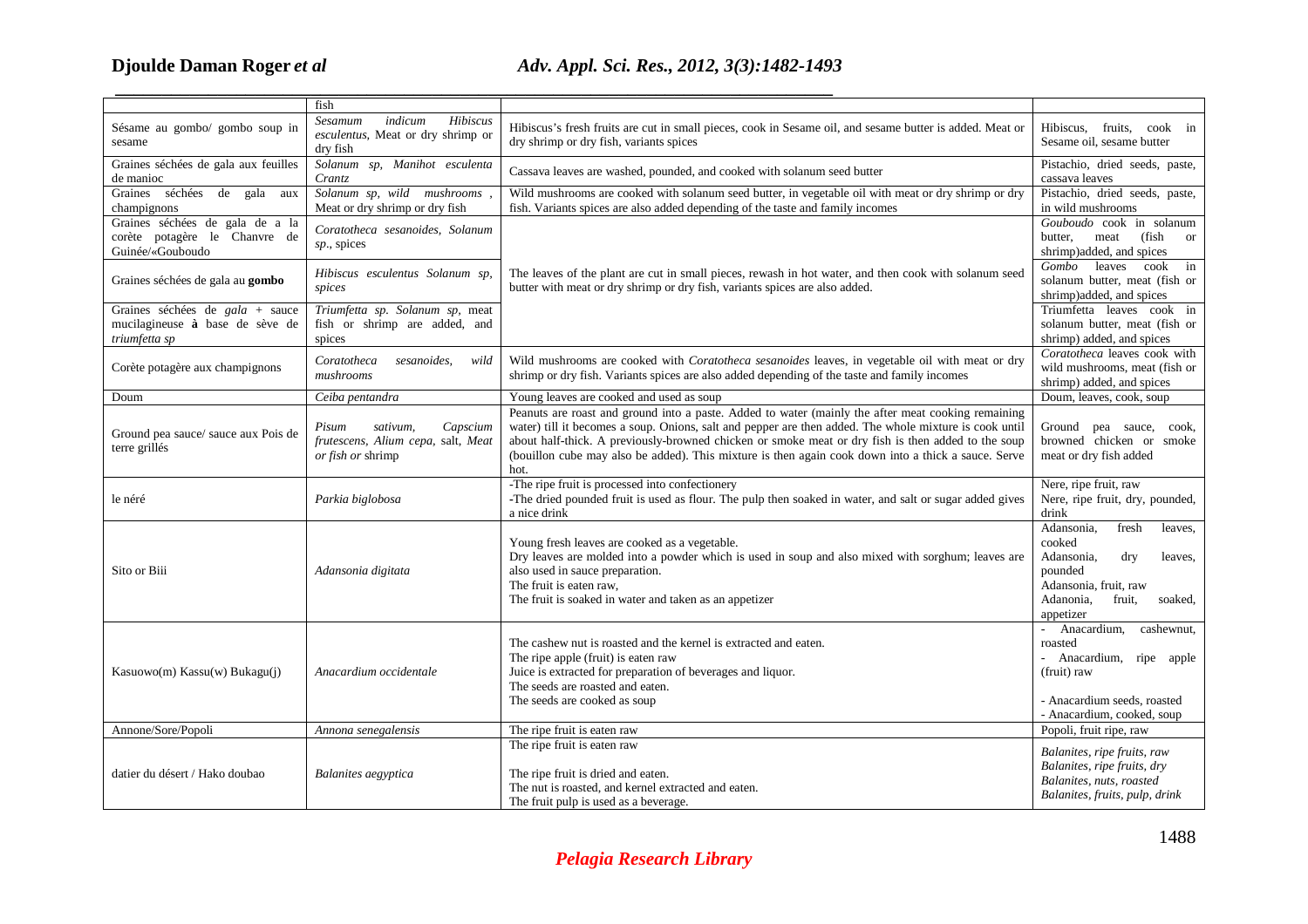# **Djoulde Daman Roger**

# *et al Adv. Appl. Sci. Res., 2012, 3(3):1482-1493*

 *\_\_\_\_\_\_\_\_\_\_\_\_\_\_\_\_\_\_\_\_\_\_\_\_\_\_\_\_\_\_\_\_\_\_\_\_\_\_\_\_\_\_\_\_\_\_\_\_\_\_\_\_\_\_\_\_\_\_\_\_\_\_\_\_\_\_\_\_\_\_\_\_\_\_\_\_\_*

| Red kapok tree, le Kapokier                                                                           | Bombax costatum                               | The young leaves are dried and pounded, then used with coos.<br>The young flower are dried and pounded, then used with coos                                                                                                               | Bombax,<br>leaves,<br>dried,<br>pounded<br>Bombax, flour, dried, pounded                                                                    |
|-------------------------------------------------------------------------------------------------------|-----------------------------------------------|-------------------------------------------------------------------------------------------------------------------------------------------------------------------------------------------------------------------------------------------|---------------------------------------------------------------------------------------------------------------------------------------------|
|                                                                                                       |                                               | The young fresh shoots / roots are eaten raw or cooked.                                                                                                                                                                                   | Ronier young fresh shoots<br>raw.<br>Ronier young fresh roots, raw                                                                          |
| African palmyra palm, black rhun<br>palm, palmier ronier                                              | Borassus aethiopium                           | - The young fresh terminal bud is eaten raw<br>- The juice in the immature seed is consumed;<br>- The fruit pulp is eaten raw or roasted                                                                                                  | Ronier fresh terminal bud, raw<br>Ronier, seed, juice<br>Ronier, fruit, pulp, raw<br>Borassus, fruit, pulp, roasted                         |
| fipagrass                                                                                             | Detarium senegalensis<br>Detarium mierocarpum | The fresh ripe fruit is eaten raw                                                                                                                                                                                                         | Fipagrass, ripe fruit, raw                                                                                                                  |
| Tachinkot, Kachi                                                                                      | Dialium guineensis                            | The mature ripe fruits are eaten raw. The young fresh leaves are chewed                                                                                                                                                                   | Kachi fruit, ripe, raw                                                                                                                      |
| le jujubier,                                                                                          | Zizyphus jujuba                               | Fruits are eaten fresh or dried                                                                                                                                                                                                           | Jujube ripe fruit, raw, fresh<br>Jujube. ripe fruit, raw, dry                                                                               |
| le tamarin                                                                                            | Tamarindus indica                             | The fruit pulp is soaked in water and squeezed to make a drink.<br>The pulp is also added to soup.                                                                                                                                        | Tamarin, fruit pulp ,soaked,<br>squeezed ,drink                                                                                             |
| Fruits des Figuiers                                                                                   | Ficus sycomorus<br>Ficus platyphilla          | Fruits are eaten fresh or dried                                                                                                                                                                                                           | Figues. ripe fruit, raw, fresh<br>Figues. ripe fruit, raw, dry                                                                              |
| dattier du désert                                                                                     | Balanites aegyptiaca                          |                                                                                                                                                                                                                                           | Dattes ripe fruit, raw, fresh<br>Dattes, ripe fruit, raw, dry                                                                               |
| Palmiers le doum, doum palm, Herb<br>tea of doum or Gingerbread Palm                                  | Hyphaene thebaica                             | The fruit is break the soft pulp is eaten,<br>Leaves are also infused and drink as tea                                                                                                                                                    | Gingerbread Palm, ripe fruit,<br>raw, fresh<br>Gingerbread Palm, infusion,<br>hot drink                                                     |
| le karite                                                                                             | Vitellaria paradoxa                           | The fruit when ripe is eaten fresh                                                                                                                                                                                                        | Karite, ripe fruit, raw, fresh                                                                                                              |
| karya walnut, Marula jelly plum, cat<br>thorn, morula, cider tree, marula,<br>maroola nut/plum, dania | Sclerocarya birrea                            | The fruit when ripe is eaten fresh. Can intoxicate when eaten in larger amounts<br>Inside is a walnut-sized, thick-walled stone. These stones, when dry, expose the seeds by shedding 2<br>(sometimes 3) small circular plugs at one end. | Marula jelly plum, ripe fruit,<br>raw, fresh<br>Marula jelly plum, thick-<br>walled stone                                                   |
| dull-leaved mukwakwa, dull-leaved<br>strychnos, monkey orange, wild<br>orange                         | Strychnos innocua                             | The fruit when ripe is eaten fresh.                                                                                                                                                                                                       | wild orange, ripe fruit, raw,<br>fresh                                                                                                      |
| African Hackberry                                                                                     | Celtis integrifolia                           | The fruit is a small drupe 6-10 mm diameter, edible in many species, with a dryish but sweet, sugary<br>consistency, reminiscent of a dates                                                                                               | African Hackberry, dry,raw                                                                                                                  |
| <b>Black Plum</b>                                                                                     | Vitex doniana                                 | The ripe black fruit pulp is eaten raw<br>In certain areas the fruits are cooked before consumption but this process is only undertaken during<br>food shortage periods.                                                                  | Black Plum, ripe fruit, raw,<br>fresh                                                                                                       |
| Jackalberry, African Ebony                                                                            | Diospyros mespiliformis                       | the edible fruit has a chalky, floury consistency with a lemon-sweet flavor and is eaten ripe and raw<br>fresh or preserve<br>They are also dried and ground into flour.<br>A beer and brandy is also brewed from them                    | Jackalberry, ripe fruit, raw,<br>fresh<br>Jackalberry, ripe fruit, raw,<br>dry, flour<br>Jackalberry, juice, fermented,<br>alcoholoic drink |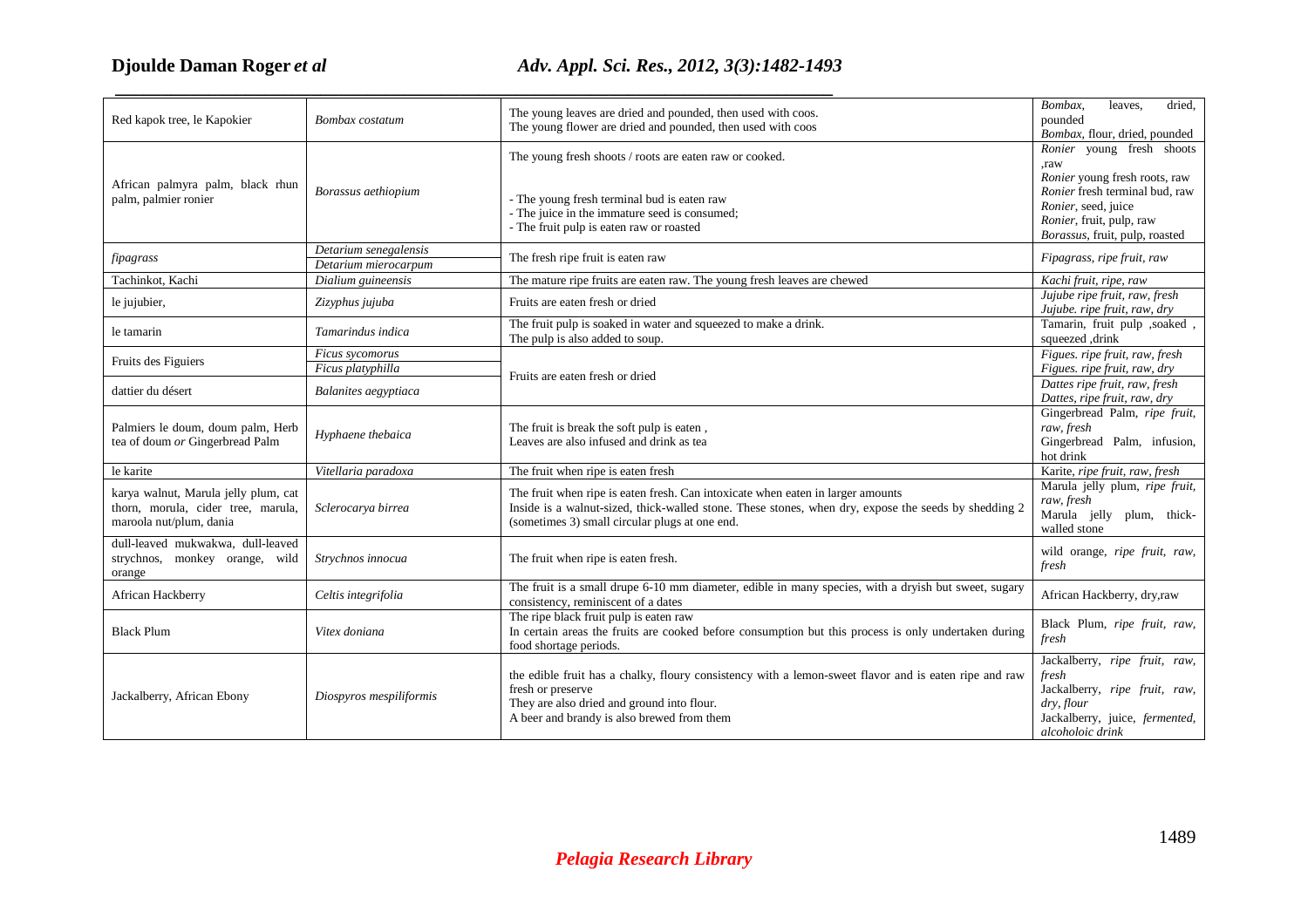|                                                             |                | Proximate composition $(g/100)$ |               |                 |               |                 |                  | Minerals $(mg/100g)$ |               |               |                   |                |  |
|-------------------------------------------------------------|----------------|---------------------------------|---------------|-----------------|---------------|-----------------|------------------|----------------------|---------------|---------------|-------------------|----------------|--|
| Proposed long food name                                     | Moisture       | Ash                             | Lipids        | Proteins        | Dietary       | Total           | Ca               | Cu                   | Fe            | Mg            | Mn                | Zn             |  |
|                                                             |                |                                 |               |                 | fibre         | carbohydrates   |                  |                      |               |               |                   |                |  |
| <b>CEREALS AND CEREALS PRODUCTS</b>                         |                |                                 |               |                 |               |                 |                  |                      |               |               |                   |                |  |
| Sandburgrass, seeds, pearl millet, bread                    | $11.7 \pm 2.1$ | $2.4 \pm 0.5$                   | $9.1 \pm 1.4$ | $13.8 \pm 4.3$  | $3 + 0.6$     | $60 \pm 12$     | $2.5 \pm 0.9$    | $0.8 + 0.0$          | $25 \pm 8.2$  | $1.8 \pm 0.7$ | $35.3 \pm 4.9$    | $2.3 \pm 0.7$  |  |
| Sandburgrass, seeds, pounded, porridge                      | $12.2 \pm 1.4$ | $1.7 \pm 0.2$                   | $8.9 \pm 1.1$ | $16.7 \pm 1.4$  | $0.5 \pm 0.0$ | 60±9.1          | $1.9 \pm 0.3$    | $0.1 \pm 0.0$        | $11\pm0.4$    | $1.4\pm$      | $19.3 \pm 1.8$    | $2.1 \pm 0.7$  |  |
| Sandburgrass, seeds, raw                                    | $9.7 \pm 1.7$  | $1.8 + 0.4$                     | $9.4 \pm 1.4$ | $17.1 \pm 2.7$  | $3.0 \pm 1.1$ | $59 \pm 10.2$   | $2.21 \pm 10.9$  | $0.14 \pm 0.$        | $19+5$        | $1.5 \pm 0.2$ | $25.3 \pm 5.6$    | $4.7 \pm 0.9$  |  |
| Dactyloctenium seed grains, cooked, thick porridge          | $12.4 \pm 2.8$ | $8.3 \pm 2.1$                   | $1.9 + 0.1$   | $13.1 \pm 1.2$  | $4.0 \pm 1.3$ | $60.0 + 9.01$   | $10.7 \pm 1.8$   | $0.8 + 0.4$          | $12 \pm 1.3$  | $2.2 \pm 0.9$ | $42.5 \pm 8.7$    | $6.9 \pm 1.6$  |  |
| Dactyloctenium, cooked with semi-ground Phaseolus           | $13.8 \pm 1.7$ | $8.9 \pm 0.9$                   | $2.3 \pm 0.2$ | $23 \pm 8$      | $2.5 \pm 0.4$ | $49.5 \pm 10.0$ | $11 \pm 1.2$     | $0.7 + 0.0$          | $13\pm1$      | $2.8 + 0.7$   | $40.1 \pm 7.5$    | $7.2 \pm 1.5$  |  |
| aconitifolius                                               |                |                                 |               |                 |               |                 |                  |                      |               |               |                   |                |  |
| Dactyloctenium, husked seeds, boiled thick mush             | $11.8 \pm 1.7$ | $8.5 \pm 1.8$                   | $1.5 \pm 0.1$ | $11.2 \pm 2.1$  | $8.3 \pm 1.4$ | $58.7 \pm 10$   | $11.7 \pm 0.3$   | $0.3 \pm 0.1$        | $10.1 \pm 1$  | $2.6 \pm 0.9$ | $39.5 \pm 2.1$    | $4.7 \pm 1.8$  |  |
| Hungry Rice grains, ground, thick porridge                  | $10 \pm 2.8$   | $1.1 \pm 0.4$                   | $4.6 \pm 1.4$ | $12.6g{\pm}2.3$ | $4.4 \pm 0.9$ | $67.3 \pm 11.2$ | $25 \pm 2$       | $0.9\pm$             | $3.2 +$       | $1.9\pm$      | $12.6 \pm 2.3$    | $5.9 \pm 1.8$  |  |
| kissar , Eragrostis, grains, ground, thick porridge         | $12.1 \pm 2.3$ | $5 + 1.2$                       | $2.9 \pm 0.7$ | $15 \pm 2$      | $5.3 \pm 1.4$ | $59.7 \pm 10$   | $20 \pm 10$      | $0.3 \pm 0.1$        | $6.5 \pm 1.2$ | $2.1 \pm 0.8$ | $22.4 \pm 5.3$    | $7.8 \pm$      |  |
| Gamba grass, grains, raw                                    | $11.5 \pm 1.1$ | $5.5 \pm 1.1$                   | $39.9 + 9.$   | $6.4 \pm 1.6$   | $2\pm 0$      | $34.7 + 9.7$    | nd               | nd                   | nd            | nd            | nd                | nd             |  |
| African rice flour, hard porridge, cooked                   | $12.5 \pm 2.3$ | $1.1 \pm 0.4$                   | $1.7 + 0.7$   | $8.7 \pm 1.5$   | $4\pm1$       | $72 + 4$        | $22.1 \pm 12.1$  | $1.4 \pm 0.8$        | $2.1 \pm 0.2$ | $1.7\pm$      | $19.7 +$          | $6.4 \pm 1.7$  |  |
| <b>ROOTS TUBERS AND PRODUCTS</b>                            |                |                                 |               |                 |               |                 |                  |                      |               |               |                   |                |  |
| Amorphophallus, boiled                                      | $69 \pm 11$    | $1.4 \pm 0.4$                   | $0.5 \pm 0.0$ | $3.2 \pm 0.9$   | $5.9 \pm 1.1$ | $20.0 + 8.2$    | 2.9 <sub>±</sub> | $1.8 + 0.8$          | $8 + 0.7$     | $0.4 \pm 0.0$ | $20.4 \pm 3.4$    | $1.1 \pm 0.0$  |  |
| Anchomanes, boiled                                          | $70+9$         | $1.3 \pm 0.5$                   | $0.1 + 0.0$   | $3.7 \pm 1.0$   | $3.0+0.0$     | $21.9 \pm 7.5$  | $9.1 \pm 0.8$    | $0.5 + 0.1$          | $5.3 \pm 0.3$ | $1.6 + 0.3$   | $37.1 \pm 9.1$    | $4.1 \pm 0.7$  |  |
| Cochlospermum, boiled                                       | $50\pm8$       | $2.5 \pm 0.1$                   | $0.8 + 0.0$   | $1.5 \pm 0.6$   | $5.1 \pm 1.0$ | $40.1 \pm 9.2$  | $1.3 \pm 0.9$    | $1.1 \pm 0.0$        | $15\pm2$      | $20 \pm 3$    | $17.3 \pm 1.5$    | $1.1 \pm 0.4$  |  |
| Cochlospermum, cooked, pounded                              | $57 + 11$      | $2.1 \pm 0.1$                   | $0.5 \pm 0.0$ | $1.4 \pm 0.8$   | $2 \pm 0.0$   | $37 + 4$        | $1.2 \pm 0.7$    | $0.8 + 0.1$          | $12 + 2$      | $18\pm4$      | $15.1 \pm 1.4$    | $1.5 \pm 0.6$  |  |
| Cyperus, raw, sweetened                                     | $19.9 + 5$     | $1.5 \pm 0.9$                   | $1.2 \pm 0.4$ | $3.4 +$         | $4.5 \pm 0.9$ | $69.5 \pm 6.0$  | $5.1 \pm 1.4$    | $0.7 + 0.0$          | $7.1 + 1.0$   | $2.9 \pm 0.4$ | $17.1 \pm 2.1$    | $3.2 \pm 0.0$  |  |
| jeda, boiled                                                | $38.9 \pm 10$  | $0.9 + 0.0$                     | $0.7 + 0.0$   | $4.5 \pm 1.2$   | $3.0 + 0.4$   | $52 + 5$        | $4.0 + 0.9$      | $2.1 \pm 0.6$        | $1.4 \pm 0.3$ | $1.3 \pm 0.1$ | $12.1 \pm 2.1$    | $9.1 \pm 1.7$  |  |
| Nymphea, roots, boiled                                      | $65 + 9$       | $1.4 \pm 0.0$                   | $0.4 \pm 0.0$ | $6.1 \pm 1.0$   | $2.4 \pm 0.6$ | $69.6{\pm}9.0$  | $8.1 \pm 1.0$    | $1.0 + 0.0$          | $3.3 \pm 0.4$ | $1.1 \pm 0.1$ | $25.1 \pm 9.2$    | $5.2 \pm 0.7$  |  |
| Tiger-nut, starch, raw                                      | $39 \pm 6$     | $1.7 + 0.4$                     | $14\pm 2$     | $4.7 \pm 1.2$   | $5.6 + 0.0$   | $35.0{\pm}5.2$  | $10.8 + 0.7$     | $2.1 \pm 0.8$        | $7.5 \pm 1.5$ | $1.4 \pm 0.5$ | $12.3 \pm 2.4$    | $7.1 \pm 0.6$  |  |
| Stylochiton, boiled                                         | $25 + 7$       | $1.3 \pm 0.1$                   | $1.5 \pm 0.8$ | $2.1 \pm 0.9$   | $4.4 \pm 0.3$ | $25.5 \pm 6.7$  | $1.9 \pm 0.4$    | $3.2 \pm 0.8$        | $8.2 \pm 1.5$ | $1.2 \pm 0.9$ | $13.2 \pm 3.1$    | $3.2+$         |  |
| Tacca, tuber, raw                                           | $70 + 9$       | $1.1 \pm 0.0$                   | $0.2 \pm 0.0$ | $1.5 \pm 0.8$   | $7.1 \pm 1.2$ | $20.1 \pm 5.4$  | $3.0 \pm 0.7$    | $1.5\pm$             | $4\pm$        | $0.8\pm$      | 10.4 <sub>±</sub> | $12.1 \pm 2.1$ |  |
| Tacca, starch, raw, juice                                   | $85 \pm 10$    | $1.1 \pm 0.0$                   | $0.1 + 0.0$   | $0.99 \pm 0.00$ | $2.5 \pm 0.7$ | $10.31 + 5.3$   | $2.6 \pm 0.2$    | $1.2 \pm 0.0$        | $3.7 \pm 0.8$ | $0.2 \pm 0.0$ | $7.3 \pm 1.2$     | $8.2 \pm 1.7$  |  |
| <b>MEAT POULTRY-FISH-INSECTS AND PRODUCTS</b>               |                |                                 |               |                 |               |                 |                  |                      |               |               |                   |                |  |
| Antelope, smoked, cooked in groundnut oil, hot              | $48\pm11$      | $2.4 \pm 0.6$                   | $12 + 5$      | $36.9 \pm 6.7$  | $0.1 + 0.0$   | $0.6 + 0.0$     | $2.1 \pm 0.7$    | $1.3 + 0.4$          | $4.2 \pm 0.8$ | $1.2 \pm 0.2$ | $23.2 + 9.3$      | $7.2 \pm 0.8$  |  |
| Antelope, smoked, cooked with pumpkin seed, savory onion,   | $38.5 + 6$     | $5.1 \pm 0.8$                   | $14\pm1$      | $42.3 + 9.8$    | $0.0 + 0.0$   | $0.1 + 0.0$     | $2.4 \pm 0.1$    | $1.7 + 0.0$          | $5.2 \pm 1.2$ | $3.1 \pm 0.9$ | $23.2 + 9.4$      | $7.2 \pm 1.6$  |  |
| salt, hot pepper                                            |                |                                 |               |                 |               |                 |                  |                      |               |               |                   |                |  |
| Astrild, offal, grill, spicy, hot                           | $65 + 5$       | $1.3 \pm 0.2$                   | $8.7 \pm 1.2$ | $24.1 \pm 8.1$  | $0.2 \pm 0.0$ | $0.7 + 0.0$     | $3.1 \pm 0.5$    | $2.8 \pm 0.6$        | $5.2 \pm 0.7$ | $0.7 \pm 0.1$ | $17.2 \pm 2.4$    | $1.2 \pm 0.1$  |  |
| Bengalis, offal, grill, spicy, hot                          | $62 + 5$       | $0.9 + 0.1$                     | $7.5 \pm 1.3$ | $29.2 \pm 3.9$  | $0.0 + 0.0$   | $0.4 \pm 0.0$   | $1.1 \pm 0.0$    | $2.4 \pm 0.5$        | $7.3 \pm 0.9$ | $0.2 \pm 0.0$ | $21.1 \pm 1.8$    | $2.2 \pm 0.0$  |  |
| Chevrotain, smoked, salted                                  | $5\pm1$        | $13\pm2$                        | $11\pm 2$     | $70.5 \pm 9.7$  | $0.2 \pm 0.0$ | $0.3 + 0.0$     | $0.1 \pm 0.0$    | $2.1 \pm 0.6$        | $2.1 \pm 0.7$ | $3.7 \pm 0.8$ | $14.1 \pm 3.1$    | $17.4 \pm 2.3$ |  |
| Erinaceus, meat, offal, salted, smoke                       | $8.3 \pm 2.1$  | $13 + 3$                        | $2.6 \pm 1.0$ | $75.5 \pm 10.1$ | $0.1 + 0.0$   | $0.5 \pm 0.0$   | $8.0 + 0.8$      | $4.3 \pm 0.2$        | $7\pm2$       | $1.5 \pm 0.0$ | $14.4 \pm 1.6$    | $7.1 \pm 1.0$  |  |
| Fish, salted cooked in groundnuts oil, salt, onion, and hot | $20 + 5$       | $15 + 3$                        | $2\pm0$       | $63 \pm 11$     | $0.0 + 0.0$   | $0.0 + 0.0$     | $6.5 \pm 0.3$    | $5.8 + 0.8$          | $9.4 \pm 0.8$ | $4.8 + 1.0$   | $40.4 \pm 7.2$    | $32.5 \pm 8.3$ |  |
| pepper                                                      |                |                                 |               |                 |               |                 |                  |                      |               |               |                   |                |  |
| Fish, salted, sundry                                        | $11\pm2$       | $22 + 5$                        | $2.2 \pm 0.8$ | $62.8 + 9.7$    | $0.5 + 0.0$   | $1.5 \pm 0.0$   | $6.0 + 0.5$      | $4.5 \pm 1.7$        | $8\pm1$       | $2.8 + 0.6$   | $30.4{\pm}5.6$    | $24.1 \pm 3.9$ |  |
| Green grasshopper, salted, fried                            | $12+3$         | $4.6 \pm 0.7$                   | $15.4 \pm 2.$ | $65 \pm 10$     | $1.0 + 0.0$   | $2.0 \pm 0.0$   | $1.0 + 0.0$      | $4.5 \pm 0.4$        | 6±1           | $0.4 \pm 0.0$ | $0.9 + 0.0$       | $12.3 \pm 1.7$ |  |
| Shrimps, dried, groundnut oil, fried                        | $8\pm1$        | $2.5 \pm 0.9$                   | $25 \pm 11$   | $60 \pm 10$     | $1.5 \pm 0.1$ | $3.0 + 0.9$     | $3.1\pm$         | $4.7 \pm$            | $6.1\pm$      | $1.7\pm$      | $15.2 \pm$        | $3.2 \pm 0.7$  |  |
| Snake, smoked, cooked with pumpkin seed, salt, hot pepper   | $20 + 4$       | $10\pm 2$                       | $14\pm 2.$    | $56 \pm 12$     | $0.0 + 0.0$   | $0.0 \pm 0.0$   | $3.5 \pm 0.8$    | $8.3 \pm 1.2$        | $2.4 \pm 0.8$ | $7.8 + 0.8$   | $32.4 \pm 9.5$    | $3.5 \pm 0.8$  |  |
| Termites, salted, fried                                     | $14.2 \pm 2.1$ | $6.2 \pm 0.8$                   | $45 \pm 12$   | $33.6 \pm 2.4$  | $0.0 + 0.0$   | $1.0 + 0.0$     | $2.9 + 0.9$      | $1.2 + 0.7$          | $8.2 \pm 1.4$ | $1.0 + 0.0$   | $12.3 \pm 1.8$    | $13.2 \pm 2.0$ |  |
| Termites, salted, grilled                                   | $1.7 + 0.8$    | $5\pm1$                         | $54 \pm 11$   | $35.7 \pm 2.1$  | $0.5 \pm 0.2$ | $3.0 + 0.8$     | $3.0 + 0.8$      | $1.5 \pm 0.4$        | $7.8 \pm 0.1$ | $0.9 + 0.0$   | $11.4 \pm 1.2$    | $12.1 \pm 2.0$ |  |
| Tisserans, offal, spices, grill, hot                        | $57 + 10$      | $1.7 + 0.6$                     | $7.9 \pm 1.4$ | $32.3 \pm 10.2$ | $0.1 \pm 0.0$ | $1.0 + 0.1$     | $1.1 \pm 0.5$    | $5.2 \pm 1.0$        | $7.3 \pm 0.8$ | $1.7 \pm 0.7$ | $12.3 \pm 1.4$    | $1.2 \pm 0.9$  |  |

## **Table 5: Foods composition of cereal and cereal products from North Cameroon's biodiversity**

 *\_\_\_\_\_\_\_\_\_\_\_\_\_\_\_\_\_\_\_\_\_\_\_\_\_\_\_\_\_\_\_\_\_\_\_\_\_\_\_\_\_\_\_\_\_\_\_\_\_\_\_\_\_\_\_\_\_\_\_\_\_\_\_\_\_\_\_\_\_\_\_\_\_\_\_\_\_*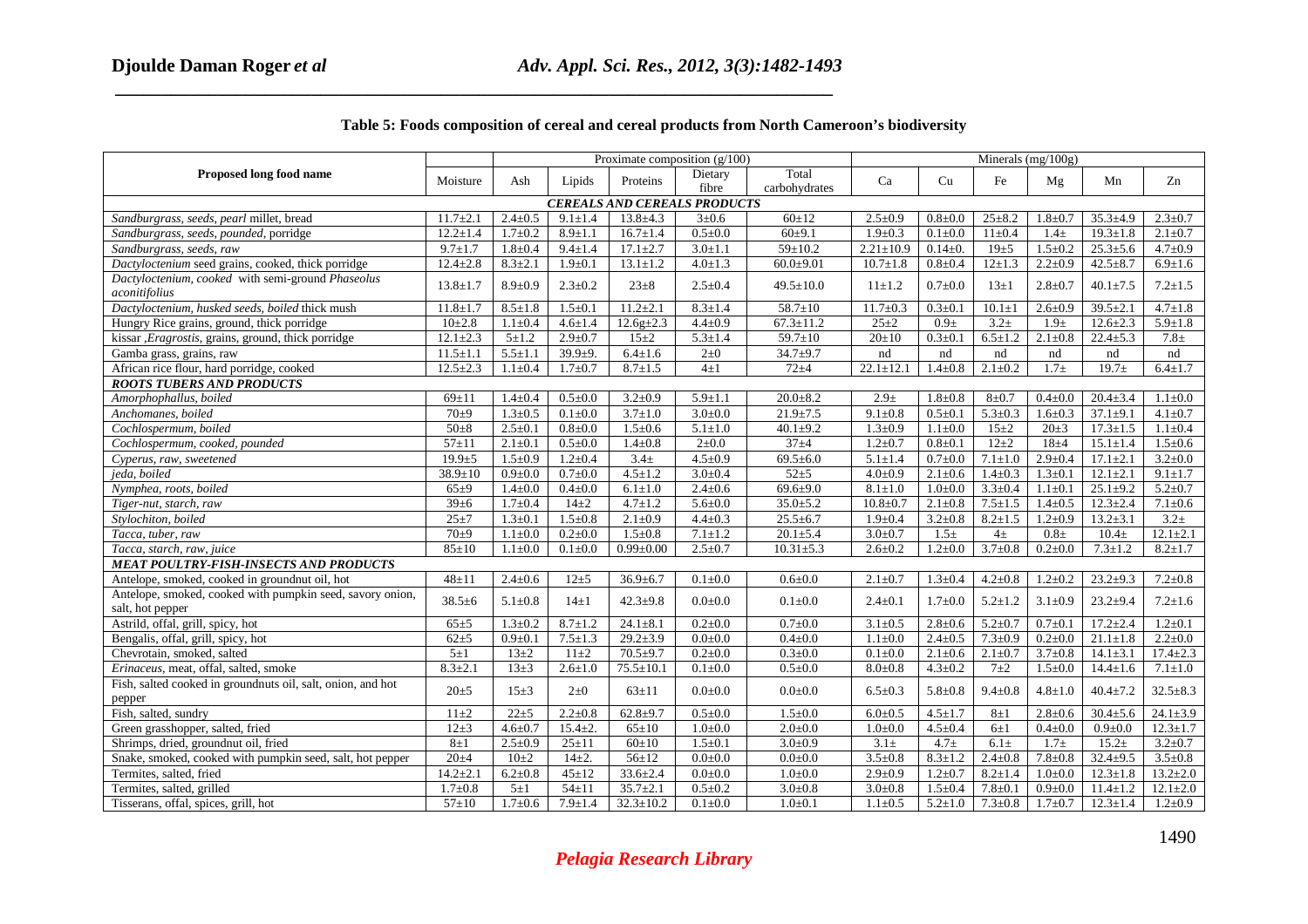# **Djoulde Daman Roger**

# *et al Adv. Appl. Sci. Res., 2012, 3(3):1482-1493*

| Varanus, meat, offal, salted, smoke                        | $16 + 6$        | $5\pm1$       | $10.4 + 1$     | $68.6+9.5$      | $0.0 + 0.0$   | $0.0 + 0.0$     | $3.1 \pm 0.6$  | $8.2 \pm 0.9$ | $7.2 + 1.7$   | $1.3 \pm 0.8$ | $14.3 \pm 1.9$ | $2.9 \pm 1.7$  |
|------------------------------------------------------------|-----------------|---------------|----------------|-----------------|---------------|-----------------|----------------|---------------|---------------|---------------|----------------|----------------|
| wild pig, smoked cooked in maize oil, salt, onion, and hot | $20+7$          | $3.8 \pm 0.9$ | $12.8 \pm 2.4$ | $63.1 \pm 11.0$ | $0.0 + 0.0$   | $0.3 \pm 0.0$   | $1.9 + 0.1$    | $0.9 + 0.0$   | $4.6 + 0.4$   | $1.7 + 0.0$   | $19.5 \pm 0.7$ | $5.1 \pm 0.5$  |
| pepper                                                     |                 |               |                |                 |               |                 |                |               |               |               |                |                |
| <b>VEGETABLES-FRUITS-SEED AND THEIR PRODUCTS</b>           |                 |               |                |                 |               |                 |                |               |               |               |                |                |
| Adansonia, fresh leaves, cooked                            | $80+10$         | $5.8 + 0.5$   | $0.2 + 0.0$    | $2.8 \pm 0.8$   | $3.1 \pm 0.4$ | $8.1 \pm 1.0$   | $4.1 \pm 0.8$  | $3.4 \pm 0.9$ | $5.6 \pm 0.7$ | $2.4 \pm 0.6$ | $17.1 \pm 5.7$ | $18.1 \pm 4.3$ |
| Adansonia, fruit, raw                                      | $44.6 \pm 11$   | $3.8 \pm 0.3$ | $0.3 + 0.0$    | $1.1 \pm 0.3$   | $6.2 \pm 0.3$ | $44.0 \pm 11.3$ | $2.1 \pm 0.9$  | $1.2 + 0.7$   | $1.3 \pm 0.3$ | $2.1 \pm 0.7$ | $0.1 + 0.0$    | $5.1 \pm 0.6$  |
| African hackberry, fruits, dry, raw                        | $10.5 \pm 2$    | $4.2 \pm 0.7$ | $0.1 + 0.0$    | $1.7 \pm 0.8$   | $3.2 \pm 0.5$ | $80.3 \pm 12.2$ | $1.5 \pm 0.5$  | $1.8 + 0.8$   | $0.3 \pm 0.0$ | $5.1 \pm 1.6$ | $20.1 \pm 4.6$ | $0.1 + 0.0$    |
| Amarante cook in groundnuts butter, meat and spices        | $75.5 \pm 12.1$ | $3.5 \pm 0.8$ | $12 + 2$       | $4.9 \pm 1.1$   | $1.0 + 0.0$   | $3.1 \pm 1.3$   | $3.5 \pm 0.5$  | $2.2 \pm 0.1$ | $3.4 \pm 0.2$ | $1.4 \pm 0.5$ | $10.4 \pm 1.2$ | $8.5 \pm 1.8$  |
| Anacardium, cashewnut, roasted                             | $10.5 \pm 2.1$  | $7.2 + 1.7$   | $5 \pm 1$      | $10.5 \pm 1.9$  | $6.5 \pm 0.2$ | $60.30 \pm 1.0$ | $1.7 + 0.1$    | $1.5 \pm 0.3$ | $0.6 + 0.1$   | $4.8 \pm 0.9$ | $18.1 \pm 3.1$ | $0.4 \pm 0.0$  |
| Anacardium, ripe apple (fruit) raw                         | $33.5 \pm 11.1$ | $8.2 \pm 1.0$ | $6\pm1$        | $11.5 \pm 1.7$  | $2.7 \pm 0.4$ | 38.09±8.9       | $1.9 \pm 0.6$  | $1.2 \pm 0.5$ | $1.7 + 0.7$   | $2.2 \pm 0.6$ | $3.2 \pm 0.4$  | $1.3 \pm 0.1$  |
| Balanites cook in groundnuts butter, meat and spices       | $80+12$         | $2.7 \pm 0.4$ | $9.9 \pm 1.1$  | $3.8 \pm 1.0$   | $1.4 + 0.3$   | $2.2 \pm 0.9$   | $2.3 \pm 0.6$  | $1.0 + 0.4$   | $4.3 \pm 0.6$ | $4.1 \pm 0.1$ | $9.1 \pm 0.6$  | $6.1 \pm 0.4$  |
| Balanites, ripe fruits, raw                                | $35 \pm 11$     | $9.2 \pm 1.5$ | $5.2 \pm 1.1$  | $15.2 \pm 1.9$  | $5.2 \pm 0.5$ | $30.2{\pm}9.1$  | $2.5 \pm 10.2$ | $1.3 + 0.0$   | $2.1 \pm 0.7$ | $1.9 + 0.6$   | $2.9 \pm 0.3$  | $1.1 \pm 0.1$  |
| Basilic, cook in cow milk butter and, spice                | $70.1 \pm 12.1$ | $2.1 \pm 0.7$ | $17\pm3$       | $4.1 \pm 1.7$   | $2.5 \pm 0.4$ | $4.2 \pm 1.0$   | $3.1 \pm 0.6$  | $1.7 + 0.4$   | $7.2 \pm 0.6$ | $1.1 \pm 0.5$ | $17.8 \pm 0.9$ | $5.1 \pm 0.6$  |
| Black Plum, ripe fruit, raw, fresh                         | $40+11$         | $7.3 \pm 1.6$ | $4.5 \pm 1.1$  | $2.5 \pm 0.8$   | $5.6 \pm 0.0$ | $40.1 \pm 11.2$ | $2.0 \pm 0.5$  | $1.1 \pm 0.0$ | $1.1 \pm 0.1$ | $1.0 + 0.0$   | $2.5 \pm 0.8$  | $3.1 \pm 0.5$  |
| Boko cook in groundnuts butter, meat and spices            | $78 + 10$       | $2.6 \pm 0.8$ | $10\pm2$       | $5 \pm 1$       | $1.4 + 0.2$   | $3.0 \pm 1.0$   | $1.8 + 0.9$    | $1.2 \pm 0.0$ | $3.2 \pm 0.5$ | $2.1 \pm 0.7$ | $5.1 \pm 1.5$  | $7.2 + 1.4$    |
| Bombax, flour, dried, pounded                              | $10.7 \pm 2.1$  | $7.3 \pm 1.5$ | $0.6 + 0.0$    | $22.6 \pm 8.6$  | $1.2 \pm 0.0$ | $40.0 \pm 10.1$ | $1.9 + 0.5$    | $0.9 + 0.1$   | $1.6 + 0.0$   | $2.0 \pm 0.5$ | $0.1 \pm 0.0$  | $5.2 \pm 0.8$  |
| Bombax, leaves, dried, pounded                             | $65 + 12$       | $4.1 \pm 1.0$ | $1.3 \pm 0.0$  | $1.9 \pm 0.8$   | $2.2 \pm 0.3$ | $7.9 \pm 2.1$   | $4.2 \pm 0.4$  | $2.8 + 0.6$   | $4.7 + 0.6$   | $1.7 \pm 0.5$ | $12.1 \pm 2.1$ | $8.9 \pm 0.1$  |
| Casse fétide, cook in groundnuts butter, meat and spices   | $80 + 11$       | $1.7 \pm 0.1$ | $7.5 \pm 1.5$  | $4.2 \pm 1.3$   | $1.5 \pm 0.3$ | $5.1 \pm 1.3$   | $2.4 \pm 1.0$  | $1.4 \pm 0.8$ | $4.3 \pm 0.6$ | $4.1 \pm 0.4$ | $9.1 \pm 0.6$  | $6.1 \pm 0.4$  |
| Coratotheca leaves cook with wild mushrooms, meat (fish or | $82.5 + 9.8$    | $10\pm 2$     | $0.6 + 0.0$    |                 | $0.2 \pm 0.0$ | $2.2 \pm 0.9$   | $2.2 \pm 0.9$  | $3.1 \pm 0.8$ | $1.8 + 0.3$   |               |                |                |
| shrimp) added, and spices                                  |                 |               |                | $4.5 \pm 1.7$   |               |                 |                |               |               | $1.8 + 0.1$   | $1.7 \pm 0.1$  | $1.1 \pm 0.0$  |
| Dattes ripe fruit, raw, fresh                              | $59.5 + 8.5$    | $1.2 \pm 0.6$ | $0.5 + 0.0$    | $1.9 + 0.6$     | $2.5 \pm 0.3$ | $34.4 \pm 10.8$ | $1.9 \pm 0.5$  | $0.9 + 0.0$   | $0.7 \pm 0.5$ | $1.9 + 0.6$   | $0.7 + 0.3$    | $0.1 \pm 0.0$  |
| Dattes, ripe fruit, raw, dry                               | $15 + 2$        | $2.3 \pm 0.4$ | $0.4 \pm 0.0$  | $1.9 + 0.7$     | $4.1 \pm 0.7$ | $76.3 \pm 12.2$ | $2.1 \pm 0.8$  | $1.1 \pm 0.0$ | $1.3 \pm 0.1$ | $2.1 \pm 0.6$ | $1.4 \pm 0.9$  | $1.3 \pm 0.3$  |
| Gombo leaves cook in solanum butter, meat (fish or         | $85 + 9$        | $1.9 + 0.7$   | $7.8 + 1.2$    | $3.2 \pm 0.9$   | $2.0 + 0.0$   | $0.1 + 0.0$     | $1.8 + 0.0$    | $1.5 \pm 0.8$ | $3.2 \pm 0.4$ | $2.2 \pm 0.3$ | $7.2 \pm 0.8$  | $5.3 \pm 0.9$  |
| shrimp)added, and spices                                   |                 |               |                |                 |               |                 |                |               |               |               |                |                |
| Gouboudo cook in groundnuts butter, meat and spices        | $78.9 \pm 8.9$  | $2.1 \pm 0.9$ | $9.2 \pm 1.8$  | $6.7 \pm 1.1$   | $1.1 \pm 0.5$ | $2.1 \pm 0.8$   | $2.8 \pm 0.1$  | $1.5 \pm 0.2$ | $3.8 + 0.6$   | $1.3 \pm 0.9$ | $5.1 \pm 0.8$  | $8.1 \pm 1.0$  |
| Gouboudo cook in solanum butter, meat (fish or             | $71.4 \pm 4.6$  | $3.4 \pm 0.6$ | $10\pm1$       | $12.8 \pm 5.3$  | $2.1 \pm 0.0$ | $0.3 \pm 0.0$   | $1.3 \pm 0.6$  | $0.5 + 0.0$   | $4.3 \pm 0.9$ | $5.1 \pm 1.2$ | $10.1 \pm 1.1$ | $1.4 \pm 0.9$  |
| shrimp)added, and spices                                   |                 |               |                |                 |               |                 |                |               |               |               |                |                |
| Grande morelle cook in groundnuts butter, meat and spices  | 79.6±10.3       | $2.5 \pm 0.8$ | $11\pm2$       | $4.5 \pm 1.4$   | $1.2 \pm 0.2$ | $1.2 \pm 0.3$   | $2.1 \pm 1.0$  | $1.1 \pm 0.7$ | $1.3 + 0.9$   | $0.1 \pm 0.0$ | $4.1 \pm 1.1$  | $1.2 \pm 0.8$  |
| Ground pea sauce, cook, browned chicken or smoke meat or   | $75.7 + 9.6$    | $1.2 \pm 0.0$ | $8.2 \pm 1.0$  | $11.8 \pm 2.4$  | $2.0 \pm 0.0$ | $1.1 \pm 0.4$   | $0.2 \pm 0.0$  | $1.2 \pm 0.0$ | $1.0 + 0.0$   | $4.1 \pm 1.8$ | $5.2 \pm 1.0$  | $0.4 \pm 0.0$  |
| dry fish added                                             |                 |               |                |                 |               |                 |                |               |               |               |                |                |
| Guilgandja cook in groundnuts butter, meat and spices      | $80.5 \pm 7.3$  | $2.2 \pm 0.1$ | $10+2$         | $2.9 \pm 0.9$   | $1.2 \pm 0.3$ | $3.2 \pm 0.9$   | $1.1 \pm 0.0$  | $0.5 + 0.0$   | $2.1 \pm 0.4$ | $4.2 \pm 1.0$ | $10.2 \pm 2.1$ | $1.8 + 0.4$    |
| Jujube ripe fruit, raw, fresh                              | $71.5 + 9.7$    | $1.6 + 0.7$   | $\overline{0}$ | $1.9 \pm 0.8$   | $10+2$        | $15 + 1.9$      | $0.7 + 0.0$    | $0.5 + 0.0$   | $0.2 \pm 0.0$ | $1.7 + 0.1$   | $1.0 + 0.0$    | $0.5 \pm 0.0$  |
| Nere, ripe fruit, raw                                      | $10+2$          | $3.4 \pm 0.0$ | $0.9 + 0.0$    | $5.7 \pm 1.2$   | $20 \pm 5$    | $60 \pm 13$     | $0.2{\pm}0.0$  | $0.7 + 0.0$   | $0.7 + 0.0$   | $1.2 \pm 0.7$ | $1.9 + 0.0$    | $1.1 \pm 0.0$  |
| Pistachio, dried seeds, paste, cassava leaves              | $27.13 \pm 1.2$ | $3.4 \pm 0.1$ | $45 \pm 11$    | $21.9 \pm 3.1$  | $1.4 \pm 0.5$ | $1.17 \pm 0.4$  | $1.4 \pm 0.6$  | $8.7 \pm 1.5$ | $4.2 \pm 1.3$ | $1.2 \pm 0.8$ | $7.8 \pm 1.2$  | $0.9 + 0.0$    |
| Tamarin, fruit pulp ,soaked, squeezed ,drink               | $80+9$          | $1.2 + 0.7$   | $0.2 + 0.0$    | $2.0 \pm 0.2$   | $4.4 \pm 1.0$ | $12.4 + 4.2$    | $2.5 \pm 0.4$  | $1.7 + 0.8$   | $2.1 \pm 0.2$ | $1.0 + 0.0$   | $4.9 \pm 1.3$  | $1.1 \pm 0.1$  |
| wild orange, ripe fruit, raw, fresh                        | $85.1 \pm 8.6$  | $1.5 \pm 0.3$ | $0.3 + 0.0$    | $0.8 + 0.0$     | $2.3 \pm 0.3$ | $10.0 \pm 2.0$  | $0.5 \pm 0.0$  | $0.7 + 0.0$   | $0.1 \pm 0.0$ | $1.0 + 0.0$   | $0.9 + 0.1$    | $0.1 \pm 0.0$  |

*nd: not determined* 

*n= 4*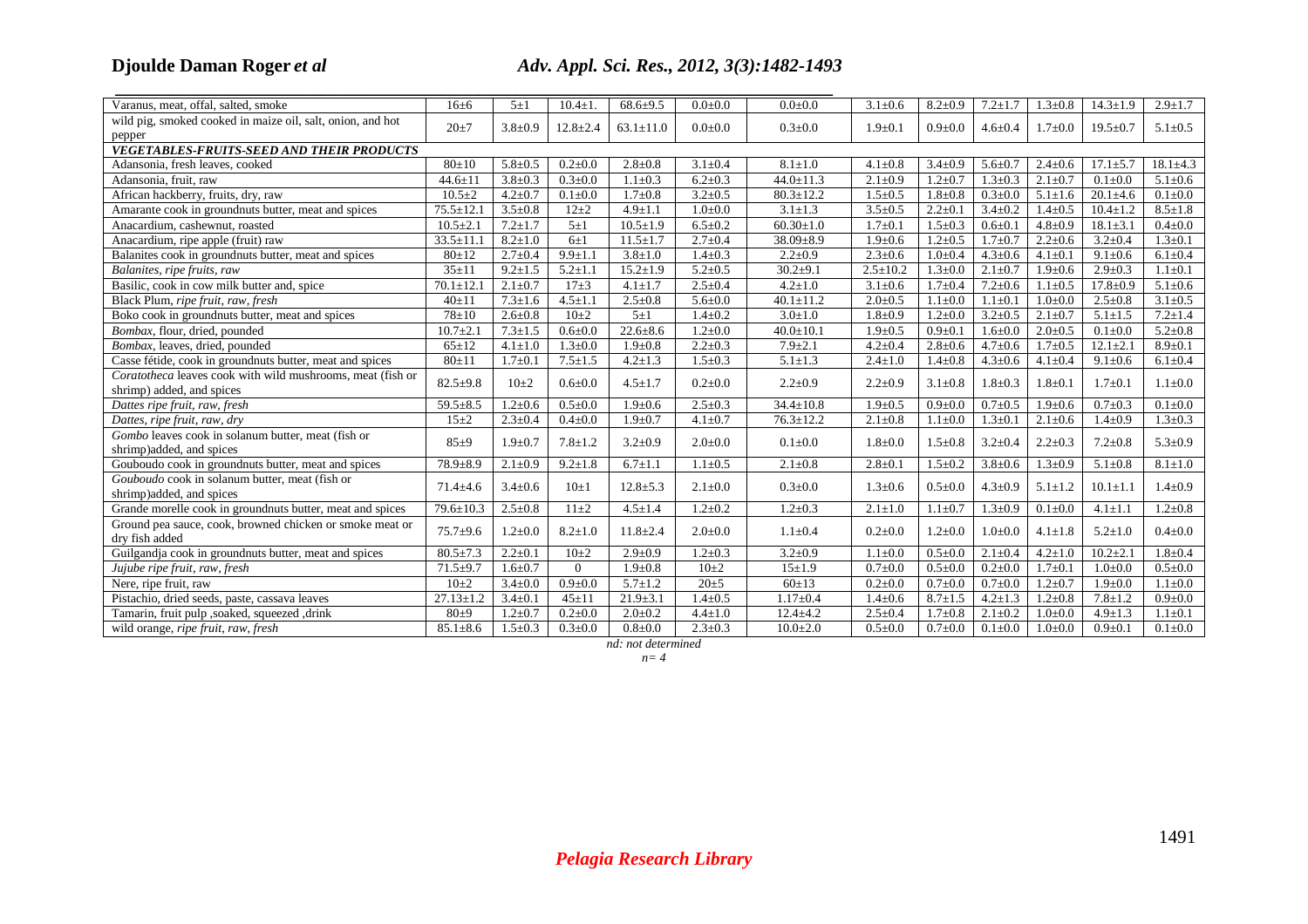

 *\_\_\_\_\_\_\_\_\_\_\_\_\_\_\_\_\_\_\_\_\_\_\_\_\_\_\_\_\_\_\_\_\_\_\_\_\_\_\_\_\_\_\_\_\_\_\_\_\_\_\_\_\_\_\_\_\_\_\_\_\_\_\_\_\_\_\_\_\_\_\_\_\_\_\_\_\_*

#### **Fig 1: Macronutrients composition of the bush meals from wild (A), Comparing to the nutritional standards (B) for the lunch time (USRDA, 2000).**

#### **CONCLUSION**

Wild foods products play a fundamental role in the diet of North Cameroonian's rural population. However several restrictions and laws related to collection and use of some species from biodiversity by local population has been taken by Cameroonian government, thus their nutritional contribution for local population's diet can be compromise. This is a shortcoming which needs to be closely examined and remedied by those responsible for the country's national nutrition program in order to develop and manage wild foods resources. Given their nutritional importance, edible wild food products from North Cameroon'biodiversity should be given greater consideration in plans to manage and conserve natural resources for socio economic development.

#### **REFERENCES**

[1] C.Njomaha,. Agricultural Change, Food Production and Sustainablility in the Far North of Cameroon. PhD thesis ((co-) Promot.: prof.dr. W.T. de Groot)., PhD thesis submitted at the Department of Environment and Development, The Centre of Environmental Science (CML), Faculty of Mathematics and Natural Sciences, Leiden University (**2004**), 177.

[2] D.Koulagna Koutou,. The Issue of Bushmeat in Cameroon. In BCTF Collaborative Action Planning Meeting Proceedings. Edited by: N.D. Bailey, H.E. Eves, A. Stefan, and J.T. Stein. Bushmeat Crisis Task Force. Silver Spring, MD. (**2001**), 319. Available from [http://www.bushmeat.org].

[3] B. Robert, Stein R. M and Vedeld P,. Stakeholder attitudes towards wildlife policy and the Bénoué Wildlife Conservation Area, North Cameroon Environment Conservation, (**2003**) 30, pp 334-343 Cambridge University Press

[4] J.Holden, *Am J C/in Nutr* **1995**; 62(suppl):1151S-1157S.

[5] P.Pehrsson, Haytowitz, D., Holden, J., Perry, C. and Beckler, D.,. *Journal of Food Composition and Analysis* (**2000**) 13,. 379–390

[6] AOAC,. Official methods of analyses, Association of Official Analytical Chemists (16th ed.). Washington, DC, USA (**1998**) 203.

[7] American Association of Cereal Chemists (AACC). Approved methods of the American Association of Cereal Chemists. Methods: 10th ed.. St Paul: American Association of Cereal Chemists. (**1999**), 278

[8] CE-FAO, Données statistiques des produits forestiers non-ligneux du Cameroun, Collecte et analyse de données pour l'aménagement durable des forêts - joindre les efforts nationaux et internationaux, Final report of the Project Programme de partenariat CE-FAO (**1998**-**2001**) Ligne budgétaire forêt tropicale B7-6201/97-15/VIII/FOR PROJET GCP/INT/679/EC. (**2001**) 36

[9] Ministère de l'Environnement et Forets (MINEF), Rapport de l'atelier sur l'état des lieux des PFNL au Cameroun. Chambre d'Agriculture. Yaoundé. (**2002**) 345

[10] Igor garine, nourriture de brousse chez les muzey et les masa du Nord Cameroun, Actes du Colloque 2002, Ressources vivrières et choix alimentaires dans le bassin du lac Tchad (**2002**) 34-45

[11] C.Seignobos,. La parade à la razzia dans la zone soudanienne au XIX° siècle : la domestication de la cueillette. In : M. Eldon And Milleville (éds) Le risque en Agriculture. ORSTOM, Paris : (**1989**) 355-374.

[12] Meliss, A. Description du Masa (Tchad) : Phénologie, syntaxe et dictionnaire encyclopédique. Thèse de linguistique, Université de Tours. (**1999**), 456